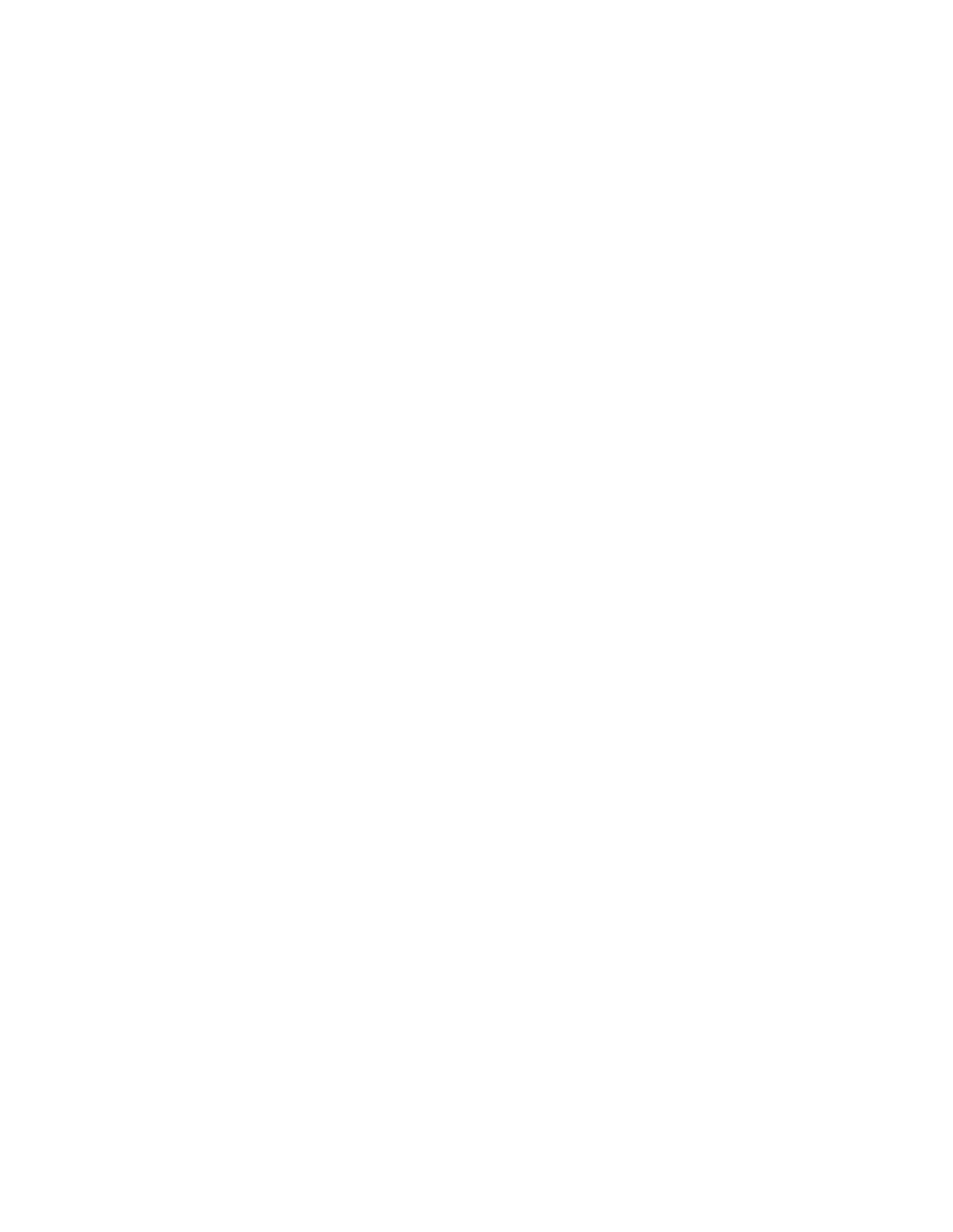

## **RATES OF DISABILITY RETIREMENT**

## **COMPARISON OF ACTUAL AND EXPECTED DISABILITY RETIREMENTS**

|                                                 | <b>NUMBER OF DISABILITY RETIREMENTS</b> |                 |                                                        |
|-------------------------------------------------|-----------------------------------------|-----------------|--------------------------------------------------------|
| <b>CENTRAL</b><br><b>AGE</b><br><b>OF GROUP</b> | <b>Actual</b>                           | <b>Expected</b> | <b>Ratio of</b><br><b>Actual to</b><br><b>Expected</b> |
|                                                 |                                         |                 |                                                        |
| 37 & Under                                      |                                         | 0.4             | 0.000                                                  |
| 40                                              |                                         | 1.8             | 0.000                                                  |
| 45                                              | $\mathbf{3}$                            | 7.8             | 0.385                                                  |
| 50                                              | 20                                      | 23.4            | 0.855                                                  |
| 55                                              | 73                                      | 73.5            | 0.993                                                  |
| 60                                              | 82                                      | 106.4           | 0.771                                                  |
| <b>TOTAL</b>                                    | 178                                     | 213.3           | 0.835                                                  |

The following graph shows a comparison of the current expected, actual, and proposed rates of disability retirement.

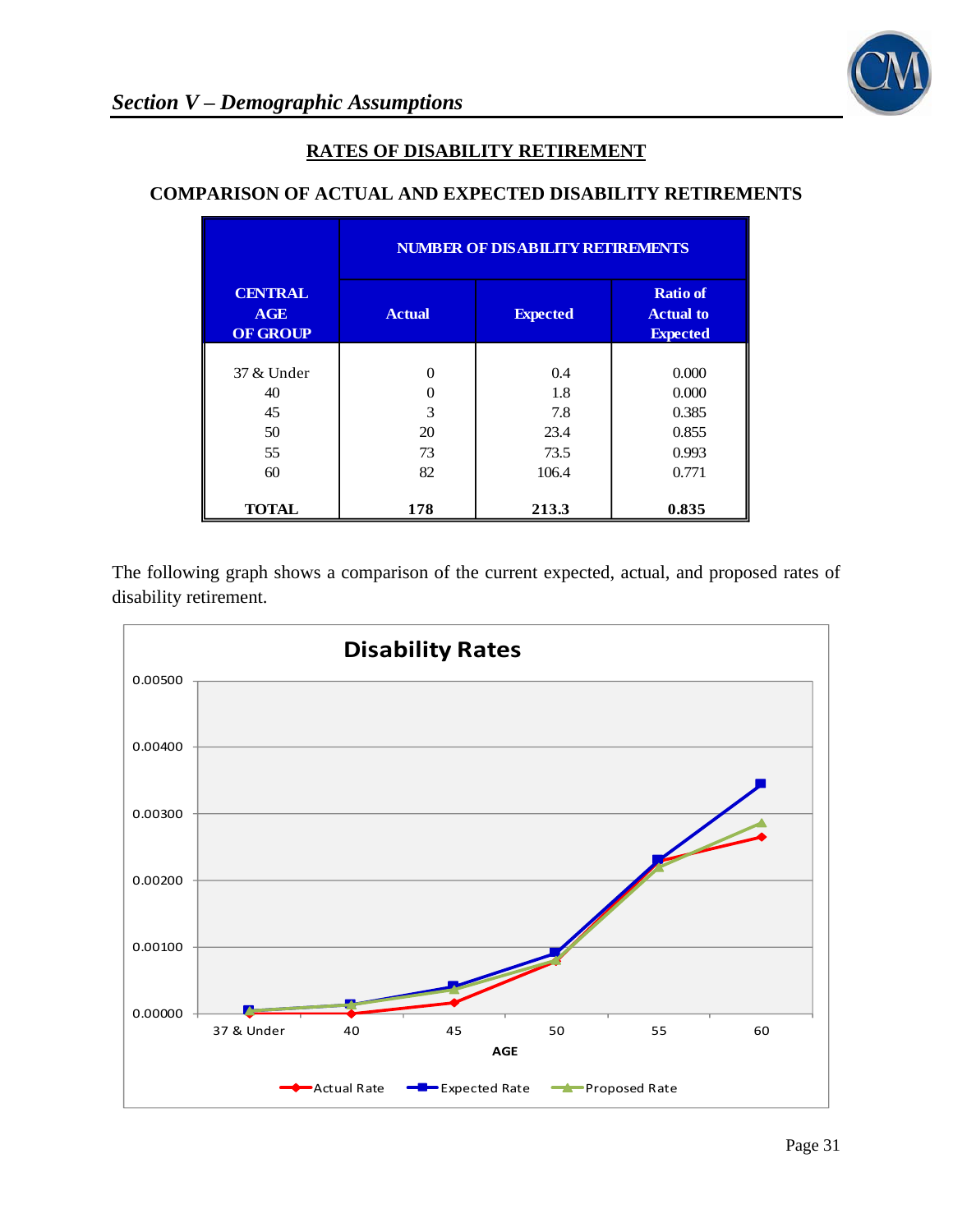

During the period under investigation, the actual rates of disability retirement were somewhat less than expected over all age groups. We recommend that the rates of disability be revised at this time to more closely reflect the experience of the System and maintain a degree of conservatism.

| AGE | <b>RATES OF DISABILITY RETIREMENT</b> |                 |  |
|-----|---------------------------------------|-----------------|--|
|     | <b>Present</b>                        | <b>Proposed</b> |  |
|     |                                       |                 |  |
| 35  | 0.0025%                               | 0.0018%         |  |
| 40  | 0.0110%                               | 0.0110%         |  |
| 45  | 0.0370%                               | 0.0330%         |  |
| 50  | 0.0865%                               | 0.0770%         |  |
| 53  | 0.1750%                               | 0.1490%         |  |
| 54  | 0.2000%                               | 0.1700%         |  |
| 55  | 0.2250%                               | 0.2250\%        |  |
| 56  | 0.2500%                               | 0.2500%         |  |
| 57  | 0.3000%                               | 0.3000%         |  |
| 58  | 0.3250%                               | 0.3250%         |  |
| 59  | 0.3500%                               | 0.3500%         |  |
| 60  | 0.3500%                               | 0.2500%         |  |
| 61  | 0.3500%                               | 0.2500%         |  |
| 62  | 0.3500%                               | 0.2500%         |  |
| 63  | 0.3500%                               | 0.2500%         |  |
| 64  | 0.3500%                               | 0.2500%         |  |
|     |                                       |                 |  |

# **COMPARATIVE RATES OF DISABILITY RETIREMENT**

### **COMPARISON OF ACTUAL AND EXPECTED DISABILITY RETIREMENTS BASED ON PROPOSED RATES**

|                                                 | <b>NUMBER OF DISABILITY RETIREMENTS</b> |                 |                                                        |
|-------------------------------------------------|-----------------------------------------|-----------------|--------------------------------------------------------|
| <b>CENTRAL</b><br><b>AGE</b><br><b>OF GROUP</b> | <b>Actual</b>                           | <b>Expected</b> | <b>Ratio</b> of<br><b>Actual to</b><br><b>Expected</b> |
|                                                 |                                         |                 |                                                        |
| 37 & Under                                      | $\Omega$                                | 0.4             | 0.000                                                  |
| 40                                              | ∩                                       | 1.7             | 0.000                                                  |
| 45                                              | 3                                       | 7.0             | 0.429                                                  |
| 50                                              | 20                                      | 20.4            | 0.980                                                  |
| 55                                              | 73                                      | 70.0            | 1.043                                                  |
| 60                                              | 82                                      | 88.4            | 0.928                                                  |
| <b>TOTAL</b>                                    | 178                                     | 187.9           | 0.947                                                  |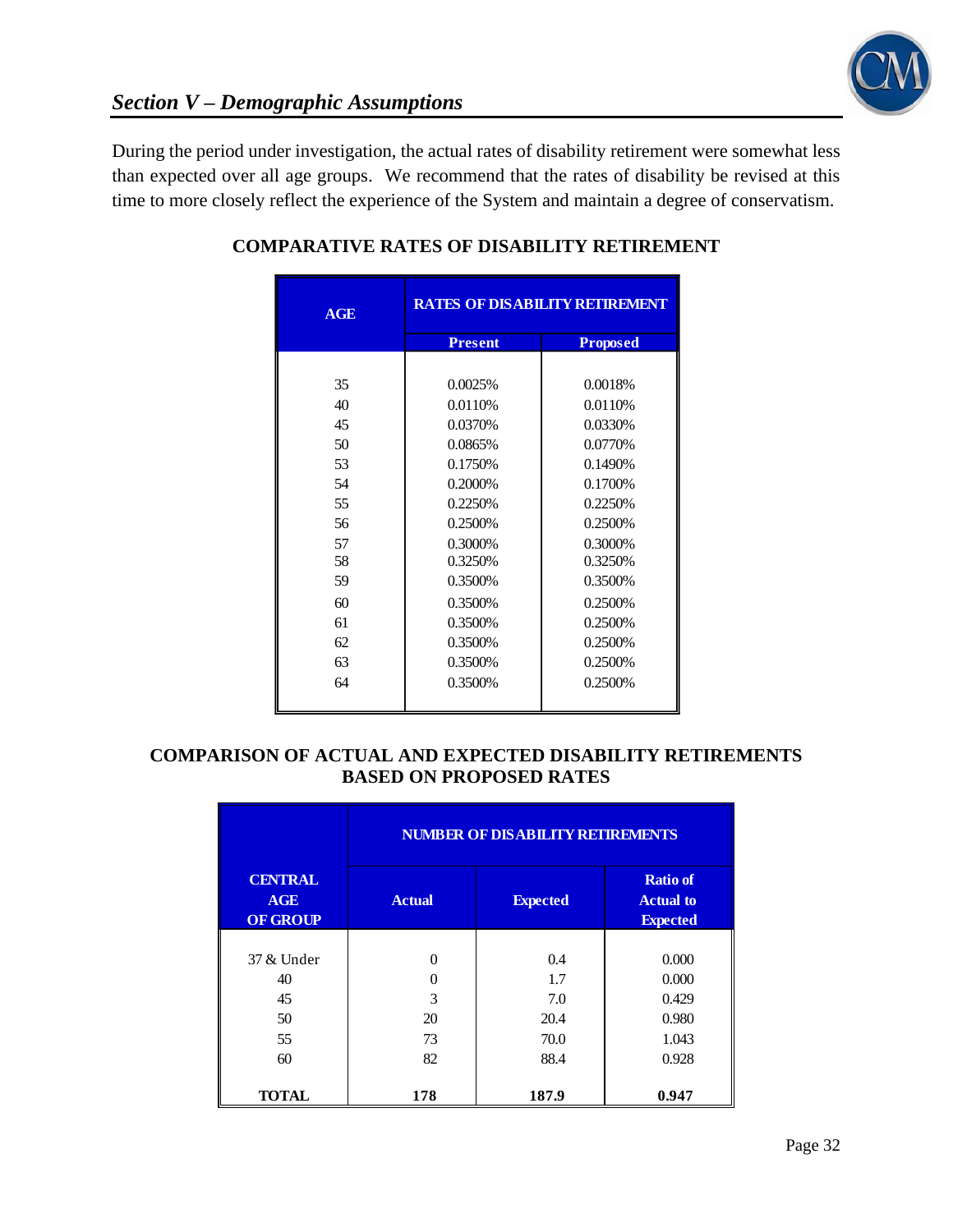

# **RATES OF RETIREMENT**

# **COMPARISON OF ACTUAL AND EXPECTED RETIREMENTS**

|                 | <b>NUMBER OF SERVICE RETIREMENTS</b> |                 |                                                        |  |
|-----------------|--------------------------------------|-----------------|--------------------------------------------------------|--|
| <b>AGE</b>      | <b>Actual</b>                        | <b>Expected</b> | <b>Ratio of</b><br><b>Actual to</b><br><b>Expected</b> |  |
|                 |                                      |                 |                                                        |  |
| $60 \&$ Under   | 384                                  | 428.0           | 0.897                                                  |  |
| 61              | 334                                  | 406.8           | 0.821                                                  |  |
| 62              | 577                                  | 648.1           | 0.890                                                  |  |
| 63              | 402                                  | 427.2           | 0.941                                                  |  |
| 64              | 287                                  | 376.9           | 0.761                                                  |  |
| 65              | 535                                  | 584.1           | 0.916                                                  |  |
| 66              | 424                                  | 462.5           | 0.917                                                  |  |
| 67              | 312                                  | 328.2           | 0.951                                                  |  |
| 68              | 262                                  | 298.8           | 0.877                                                  |  |
| 69              | 237                                  | 301.9           | 0.785                                                  |  |
| 70              | 242                                  | 283.8           | 0.853                                                  |  |
| 71              | 185                                  | 244.1           | 0.758                                                  |  |
| 72              | 173                                  | 204.4           | 0.846                                                  |  |
| 73              | 144                                  | 172.8           | 0.833                                                  |  |
| 74              | 118                                  | 147.7           | 0.799                                                  |  |
| <b>SUBTOTAL</b> | 4,616                                | 5,315.3         | 0.868                                                  |  |
| 75 & Over       | 587                                  | 2,221.0         | 0.264                                                  |  |
| <b>TOTAL</b>    | 5,203                                | 7,536.3         | 0.690                                                  |  |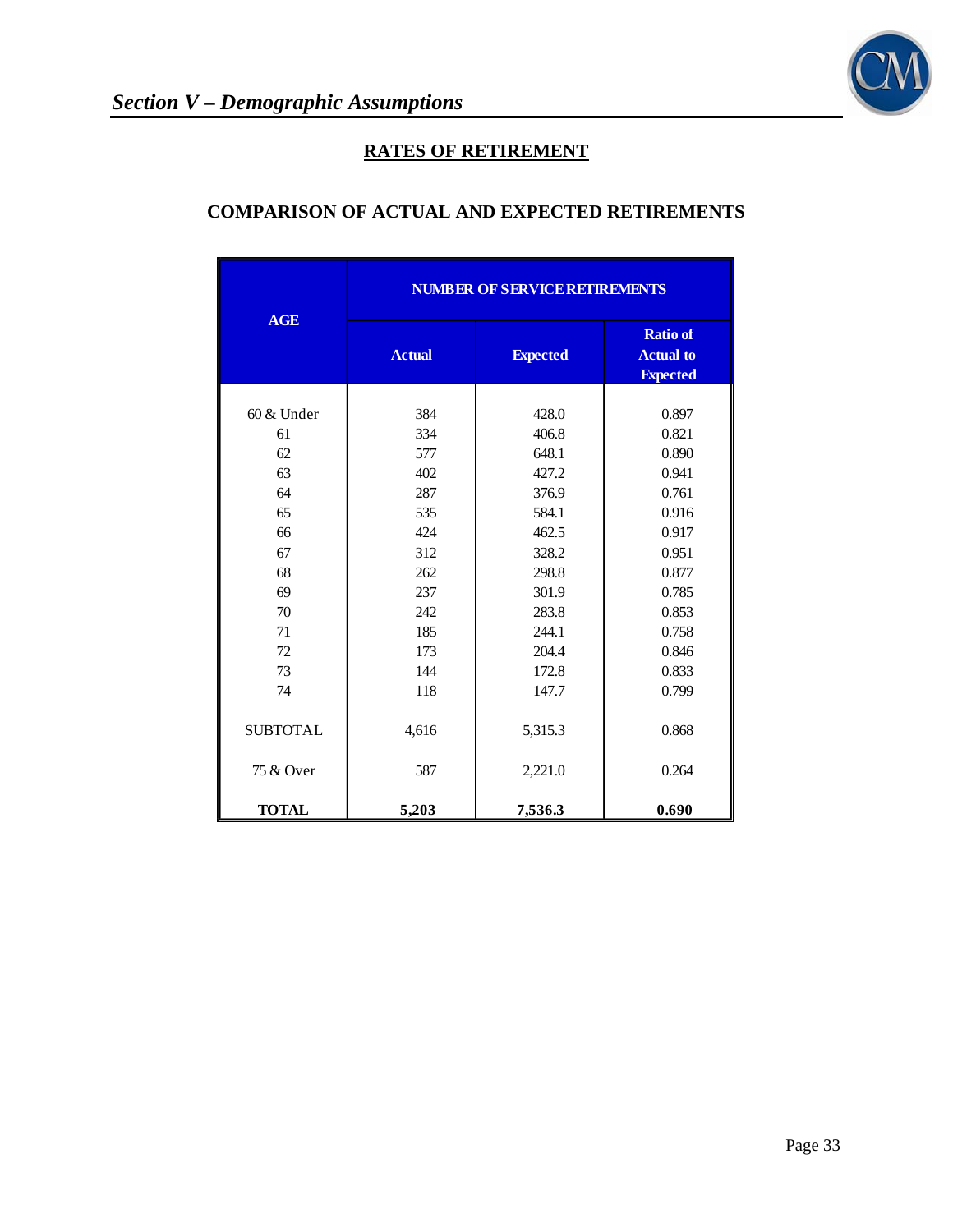

The following graph shows a comparison of the present, actual, and proposed rates of service retirements.



The analysis of the experience reflects that the current assumed rates of retirement were lower than expected at all ages. We recommend decreasing the rates to reflect the experience as well as extending the fixed retirement age from age 75 to age 80. These changes will continue to maintain a reasonable degree of margin.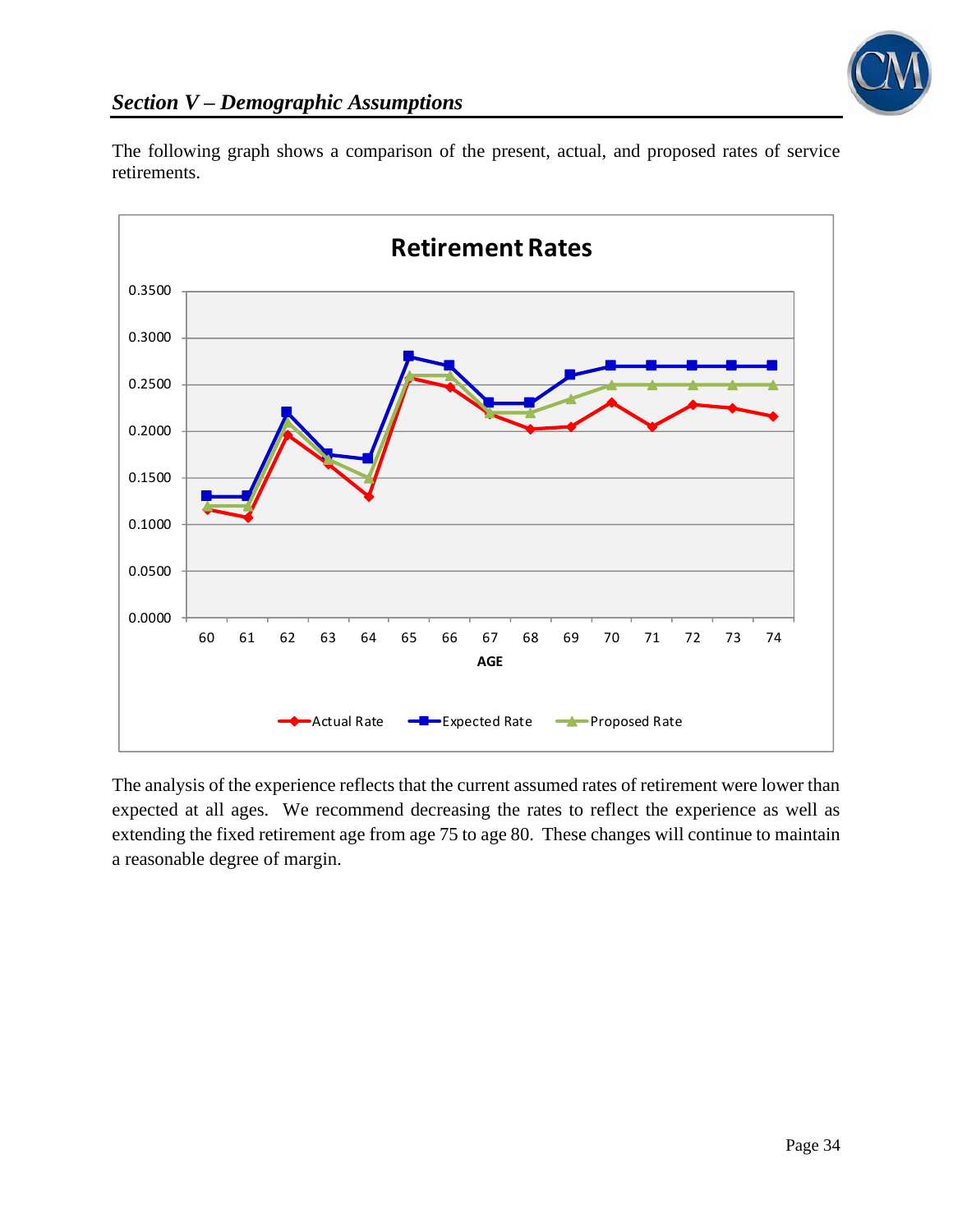

The following table shows a comparison of the present and proposed rates of service retirement.

| <b>AGE</b> | <b>RATES OF SERVICE RETIREMENT</b> |                 |  |
|------------|------------------------------------|-----------------|--|
|            | <b>Present</b>                     | <b>Proposed</b> |  |
|            |                                    |                 |  |
| 60         | 13.0%                              | 12.0%           |  |
| 61         | 13.0%                              | 12.0%           |  |
| 62         | 22.0%                              | 21.0%           |  |
| 63         | 17.5%                              | 17.0%           |  |
| 64         | 17.0%                              | 15.0%           |  |
| 65         | 28.0%                              | 26.0%           |  |
| 66         | 27.0%                              | 26.0%           |  |
| 67         | 23.0%                              | 22.0%           |  |
| 68         | 23.0%                              | 22.0%           |  |
| 69         | 26.0%                              | 23.5%           |  |
| 70         | 27.0%                              | 25.0%           |  |
| 71         | 27.0%                              | 25.0%           |  |
| 72         | 27.0%                              | 25.0%           |  |
| 73         | 27.0%                              | 25.0%           |  |
| 74         | 27.0%                              | 25.0%           |  |
| 75         | 100.0%                             | 25.0%           |  |
| 76         | 100.0%                             | 25.0%           |  |
| 77         | 100.0%                             | 25.0%           |  |
| 78         | 100.0%                             | 25.0%           |  |
| 79         | 100.0%                             | 25.0%           |  |
| 80         | 100.0%                             | 100.0%          |  |

# **COMPARATIVE RATES OF RETIREMENT**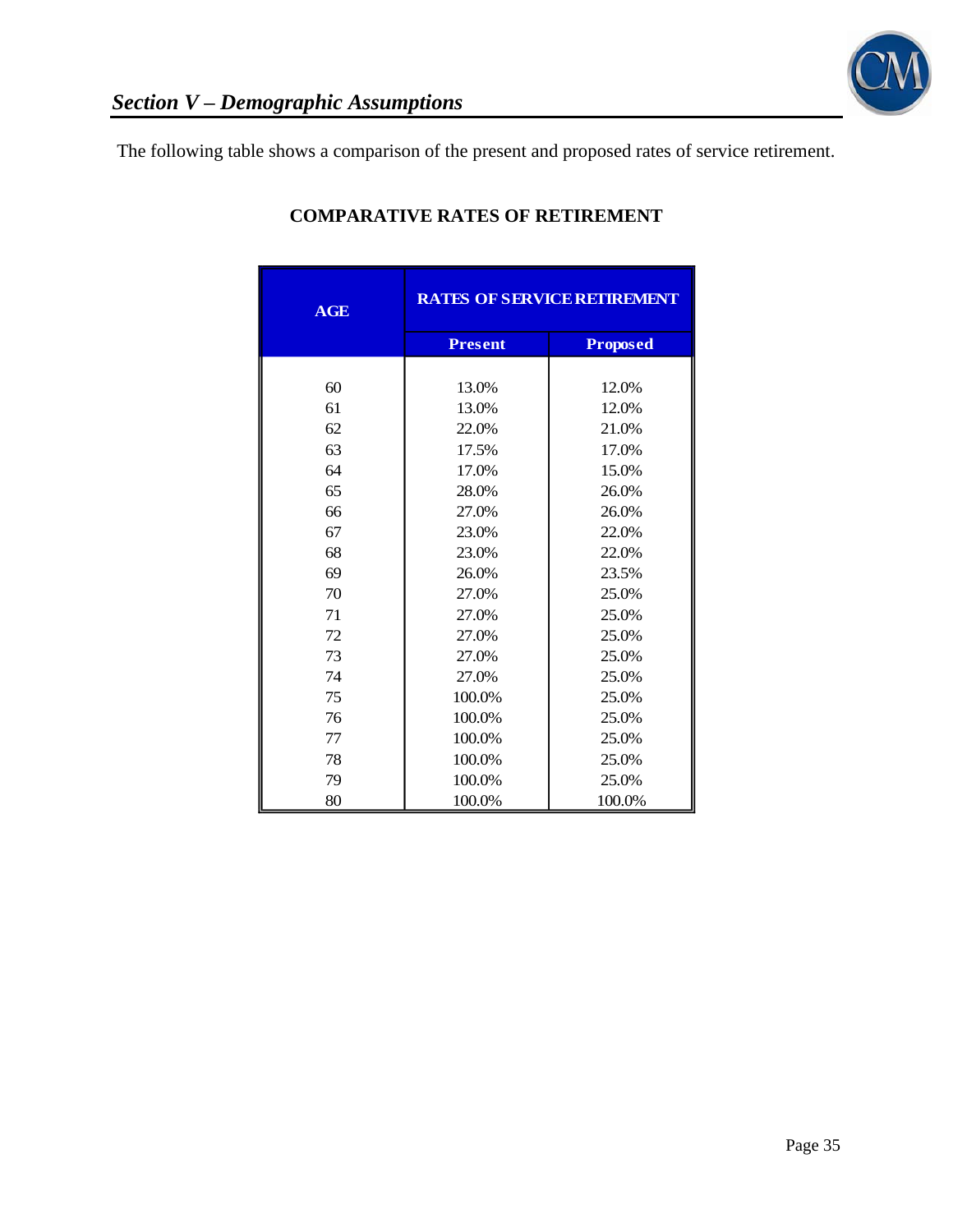

|                 | <b>NUMBER OF SERVICE RETIREMENTS</b> |                 |                                                        |
|-----------------|--------------------------------------|-----------------|--------------------------------------------------------|
| <b>AGE</b>      | <b>Actual</b>                        | <b>Expected</b> | <b>Ratio of</b><br><b>Actual to</b><br><b>Expected</b> |
| 60 & Under      | 384                                  | 395.0           | 0.972                                                  |
| 61              | 334                                  | 375.5           | 0.889                                                  |
| 62              | 577                                  | 618.7           | 0.933                                                  |
| 63              | 402                                  | 415.0           | 0.969                                                  |
| 64              | 287                                  | 332.6           | 0.863                                                  |
| 65              | 535                                  | 542.4           | 0.986                                                  |
| 66              | 424                                  | 445.4           | 0.952                                                  |
| 67              | 312                                  | 313.9           | 0.994                                                  |
| 68              | 262                                  | 285.8           | 0.917                                                  |
| 69              | 237                                  | 272.9           | 0.868                                                  |
| 70              | 242                                  | 262.8           | 0.921                                                  |
| 71              | 185                                  | 226.0           | 0.819                                                  |
| 72              | 173                                  | 189.3           | 0.914                                                  |
| 73              | 144                                  | 160.0           | 0.900                                                  |
| 74              | 118                                  | 136.8           | 0.863                                                  |
| 75              | 117                                  | 120.3           | 0.973                                                  |
| 76              | 97                                   | 100.5           | 0.965                                                  |
| 77              | 68                                   | 82.8            | 0.821                                                  |
| 78              | 62                                   | 70.0            | 0.886                                                  |
|                 |                                      |                 |                                                        |
| 79              | 68                                   | 58.5            | 1.162                                                  |
| <b>SUBTOTAL</b> | 5,028                                | 5,404.2         | 0.930                                                  |
| 80 & Over       | 175                                  | 493.0           | 0.355                                                  |
| <b>TOTAL</b>    | 5,203                                | 5,897.2         | 0.882                                                  |

### **COMPARISON OF ACTUAL AND EXPECTED RETIREMENTS BASED ON PROPOSED RATES OF RETIREMENT**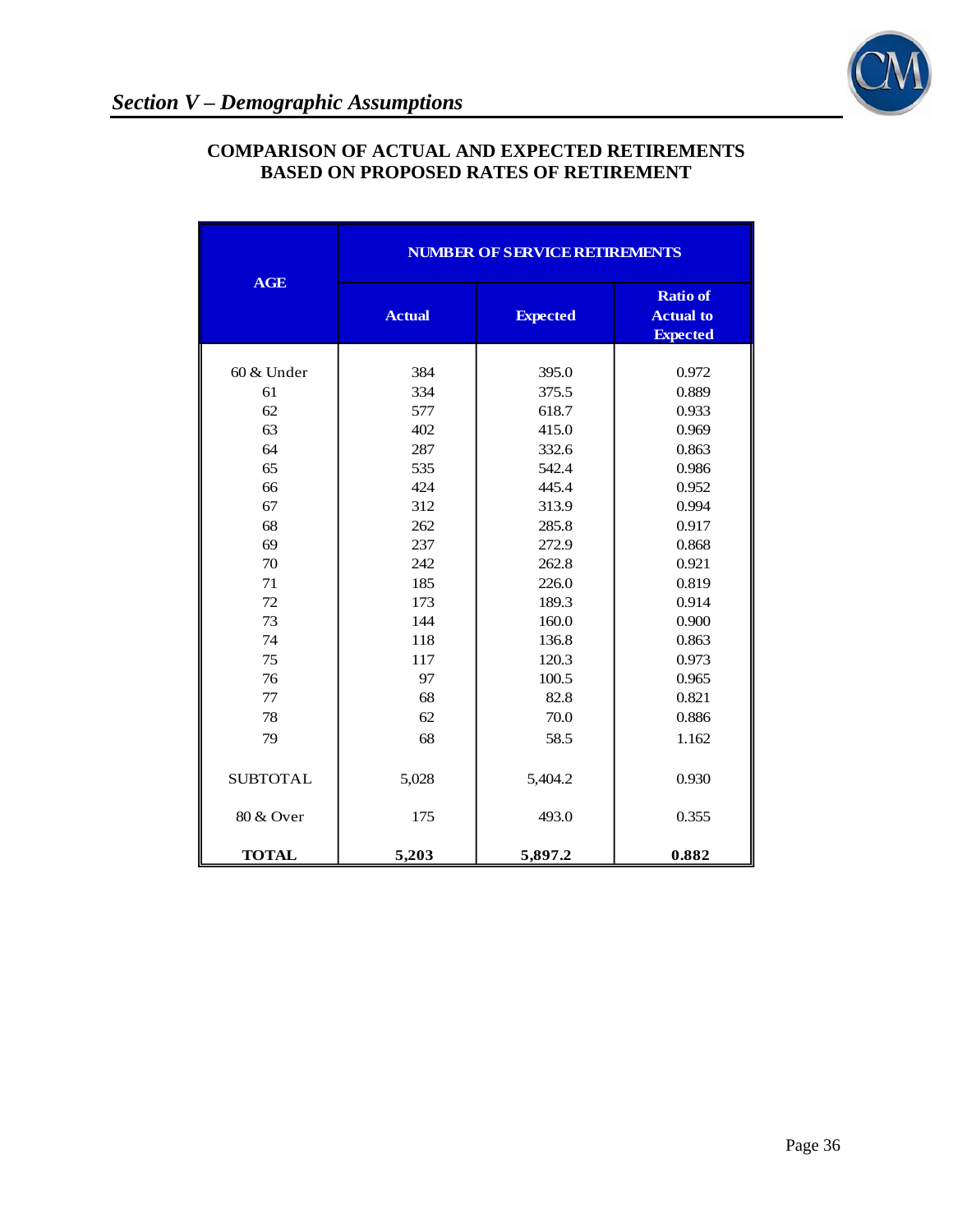

# **RATES OF MORTALITY**

One of the most important demographic assumptions in the valuation is mortality because it projects how long benefit payments will be made. The longer members live, the greater the true cost of future benefit obligations will be.

For many years, rates of mortality have been declining, meaning people, in general, are living longer. Consequently, we anticipate that mortality tables will need to be updated periodically. Because of potential differences in mortality, we break down our study by gender (males and females) and by status (healthy retirees, beneficiaries, disabled retirees, and active members).

Because of the substantial amount of data required to construct a mortality table, actuaries usually rely on standard tables published by the Society of Actuaries. Actuaries then use various adjustments such as age or scaling adjustments to the standard, published mortality tables in order to better match the observed mortality rates of a specific group.

The first of these adjustments is an age adjustment that can be either a "setback" or a "set forward". A one-year age setback treats all members as if they were one year younger than they truly are when applying the rates in the mortality table. For example, a one year set back would treat a 61 year old retiree as if he will exhibit the mortality of a 60-year old in the standard mortality table.

The second adjustment that can be used to adjust the mortality rates in a standard table to better fit actual experience is to "scale" a mortality table by multiplying the probabilities of death by factors less than one (to reflect better mortality) or factors greater than one (to reflect poorer mortality). Scaling factors can be applied to an entire table or a portion of the table. Of course, if needed, actuaries may use both of these methods to develop an appropriate table to model the mortality of the specific plan population.

In 2019, the Society of Actuaries released a family of mortality tables named the Pub-2010 tables. While prior pension mortality tables have been based solely on private corporate and union retirement plans, these new tables are based entirely on public sector plan data. These tables are split by three membership types: Safety, Teachers, and General to reflect the observed differences in mortality patterns related to the three groups. Tables are further split for healthy retirees, disabled retirees, contingent beneficiaries, and employees. There are still other breakdowns in these tables for at, above or below median annuity values. We anticipate that this family of tables will be a good starting point in developing a recommended mortality assumption.

The issue of future mortality improvement is one that the actuarial profession has become increasingly focused on studying and monitoring. This has resulted in changes to the relevant Actuarial Standard of Practice, ASOP 35, *Selection of Demographic and Other Noneconomic*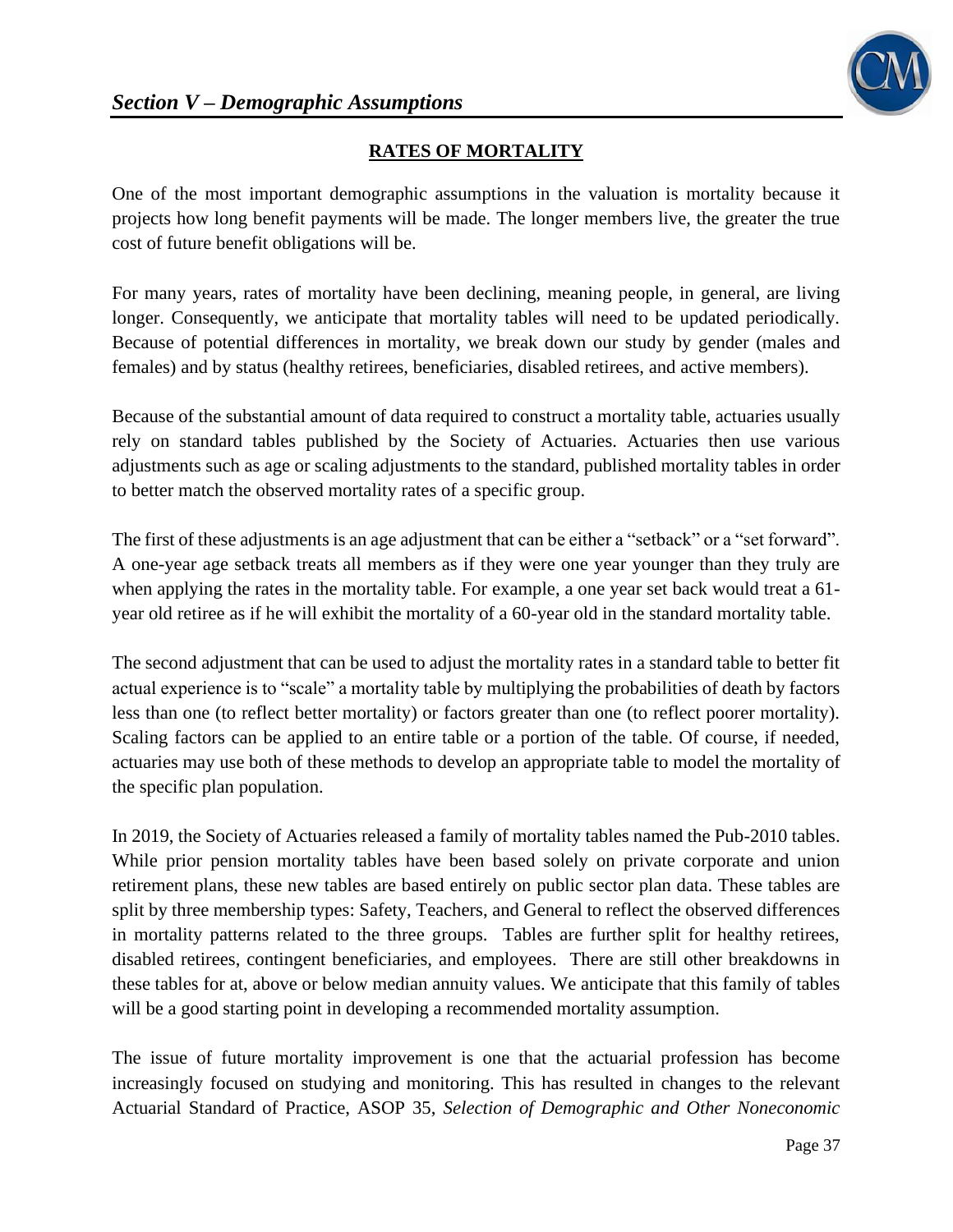

# *Section V – Demographic Assumptions*

*Assumptions for Measuring Pension Obligations*. This ASOP requires the pension actuary to make and disclose a specific recommendation with respect to future improvements in mortality after the valuation date, although it does not require that an actuary assume there will be future improvements. There have been significant improvements in longevity in the past, although there are different opinions about future expectations, and thus there is a subjective component in the estimation of future mortality improvement. We believe it is prudent to anticipate that the trend will continue to some degree in the future and that it is appropriate to reflect some future mortality improvement as part of the mortality assumption.

There are two, widely-used ways to reflect future improvements in mortality:

- (1) Static table with "margin"
- (2) Generational mortality

The first approach to reflecting mortality improvements is through the use of a static mortality table with "margin." Under this approach, the Actual to Expected Ratio is intentionally targeted to be over 100% so that mortality can improve without creating actuarial losses. This has been the approach used historically by many other systems because of its computational simplicity.

Another approach, referred to as generational mortality, directly anticipates future improvements in mortality by using a different set of mortality rates based on each year of birth, with the rates for later years of birth assuming lower mortality than the rates for earlier years of birth. The varying mortality rates by year of birth create a series of tables that contain "built-in" mortality improvements, e.g., a member who turns age 65 in 2035 has a longer life expectancy than a member who turns age 65 in 2020. When using generational mortality, the Actual to Expected Ratios for the observed experience are set near 100% as future mortality improvements will be taken into account directly in the actuarial valuation process. The generational approach is our preferred method for recognizing future mortality improvements in the valuation process because it is more direct and results in longer life expectancy for members who are younger, consistent with what we believe is more likely to occur. Over the last 10-15 years, this method has become quite common as computing power has increased.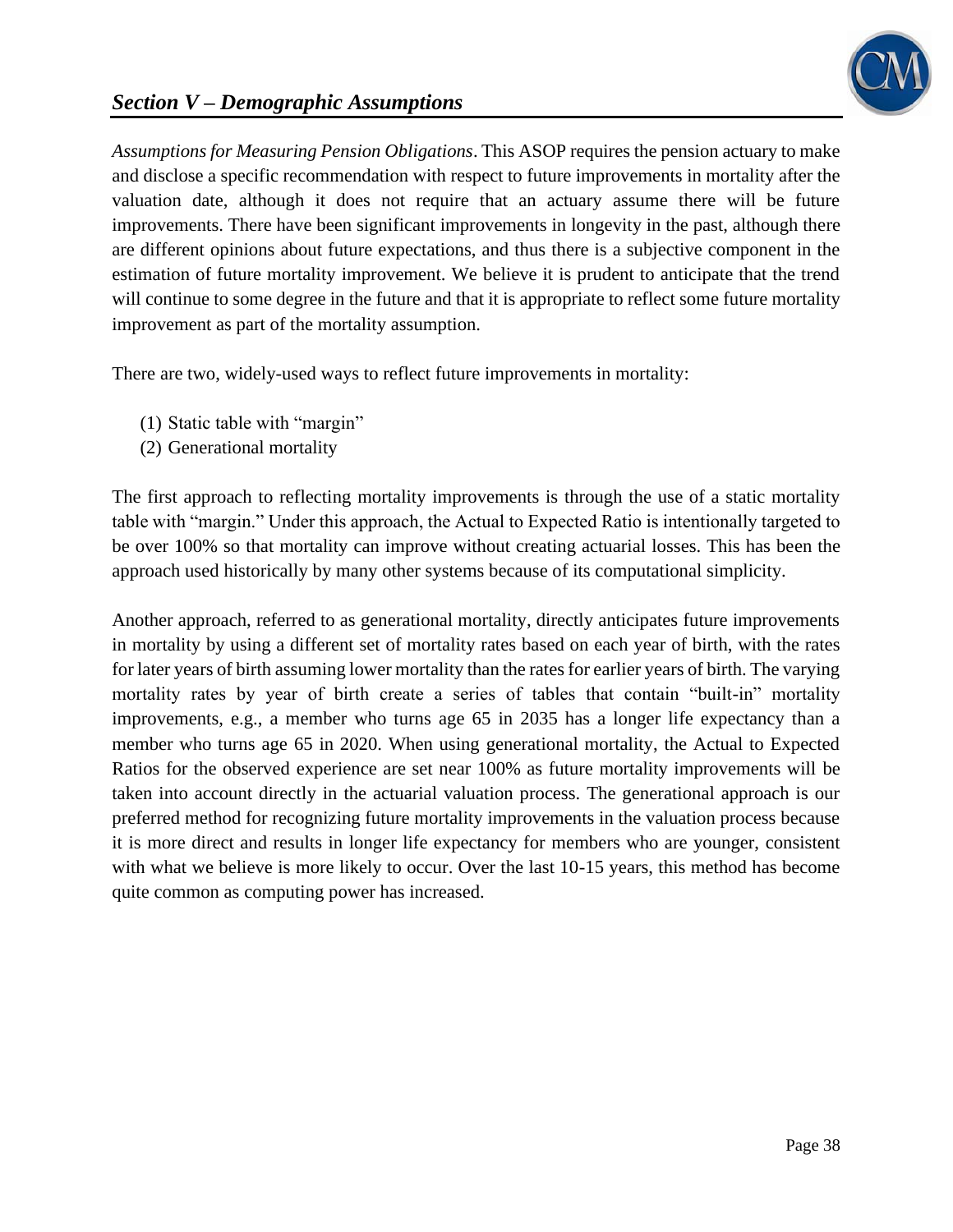# **MORTALITY – Healthy Retirees**

The valuation currently uses the same mortality assumption for all healthy members, including service retirees and beneficiaries. This table is divided for male and female members. The current underlying mortality table is from the Society of Actuaries RP-2000 table projected statically to 2025. For this study, we have reviewed service retirees separately from beneficiaries.

We also analyzed recent experience on a benefit-weighted basis where the exposures and deaths are multiplied by the monthly retirement benefit amount. This helps to reflect any differences that arise from better mortality experience among those with larger benefits. Because a valuation is designed to measure the amount and timing of future benefit payments (liability) rather than simply the number of retirees leaving pay status, this benefit-weighted approach is an important factor in valuing plan obligations. The Actual to Expected Ratios on the benefit-weighted basis were different from the Actual to Expected Ratios on a count basis, confirming that members with higher benefits also tend to have better mortality. Please note that we are not saying that larger benefits definitely lead to better mortality, but simply that there is a correlation between the two.

The Actual to Expected Ratios on a benefit-weighted basis are summarized and compared to those on a count basis in the following table. The fact that the ratios are lower on a weighted basis than on a count basis is an indication that individuals with larger benefits do indeed have slightly better mortality on average, as was anticipated. (Note that most mortality tables used by actuaries are developed on a weighted basis.)

|        | <b>Healthy Retiree Deaths</b><br><b>A/E Ratio</b> |                    |
|--------|---------------------------------------------------|--------------------|
|        |                                                   | Liability-Weighted |
|        | <b>Count Basis</b>                                | <b>Basis</b>       |
|        |                                                   |                    |
| Male   | 103%                                              | 105%               |
| Female | 102%                                              | 104%               |
|        |                                                   |                    |

The results of the experience study for healthy retirees ages 60 to 90, on a count and liabilityweighted basis, are summarized in the following chart.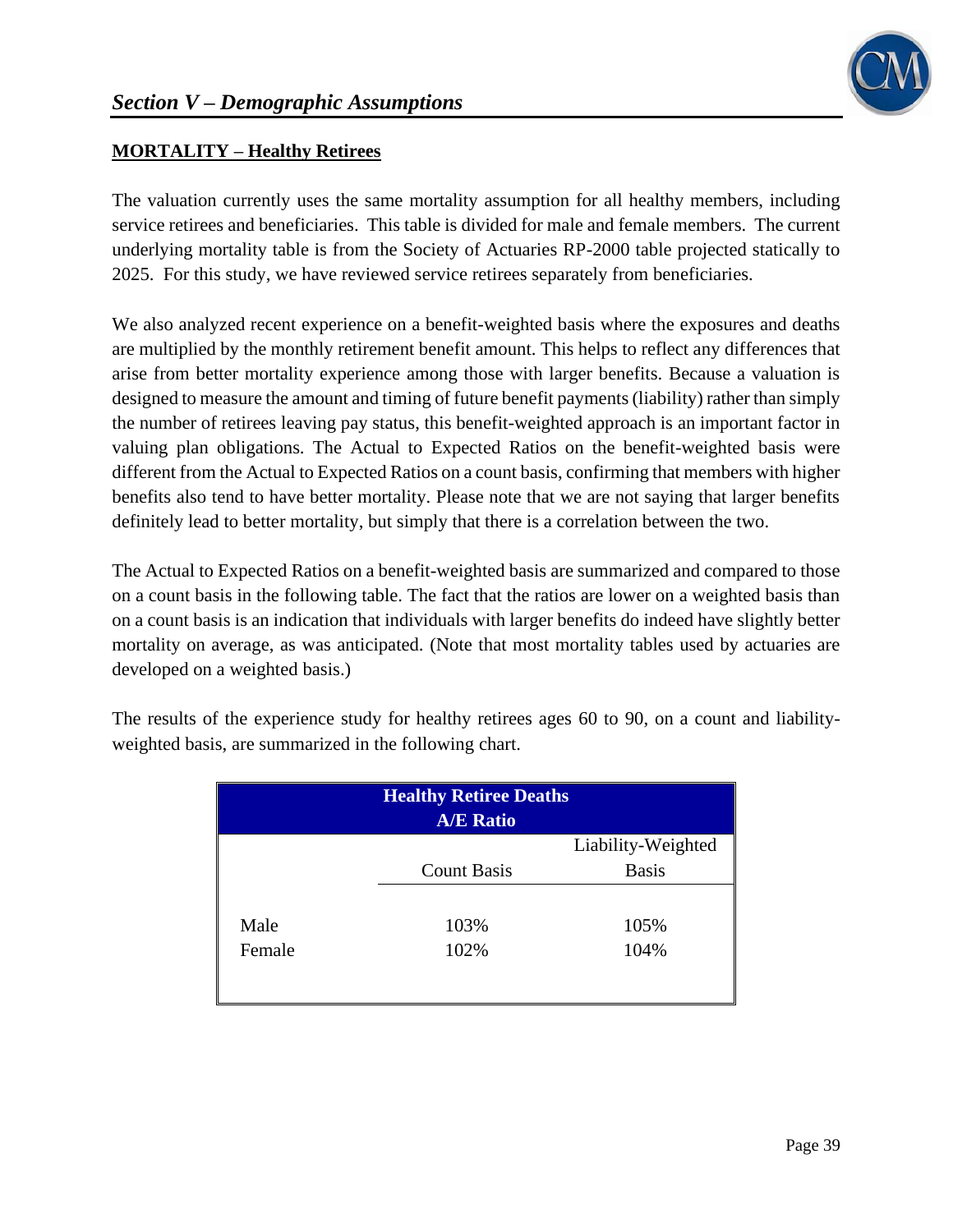

# *Section V – Demographic Assumptions*

In order to more closely anticipate future liability experience, we believe that assigning more credibility to the benefit-weighted analysis is the better approach. Based on the observations summarized in the table above, we believe that mortality assumption changes are appropriate for PSERS. We believe the new Pub-2010 tables would be a good choice and we recommend changing the mortality basis for all the Systems so that all ERS can share a common family of tables. We also recommend the mortality improvement scale, MP-2019, be used to anticipate future mortality improvements in the valuation process through at least the next experience study.

**Therefore, our recommended mortality assumption for service retirees is based on the Pub-2010 Healthy Below-Median Annuitant Tables, with adjustments as outlined below to better fit actual experience, projected generationally with the MP-2019 scale.**

|                         | <b>Membership</b> | Set Forward $(+)/$        |                            |
|-------------------------|-------------------|---------------------------|----------------------------|
| Group                   | Table             | Setback (-)               | <b>Adjustment to Rates</b> |
| <b>Service Retirees</b> | General           | Male: $+2$ , Female: $+2$ | Male: 101%, Female: 103%   |

The resulting Actual to Expected Ratios, based on the proposed assumption for ages 60 to 90, are shown in the following table.

| <b>Healthy Mortality</b><br><b>A/E Ratios (Liability Weighted)</b> |                |                 |
|--------------------------------------------------------------------|----------------|-----------------|
|                                                                    | <b>Current</b> | <b>Proposed</b> |
| Male                                                               | 105%           | 100%            |
| Female                                                             | 104            | 100             |
|                                                                    |                |                 |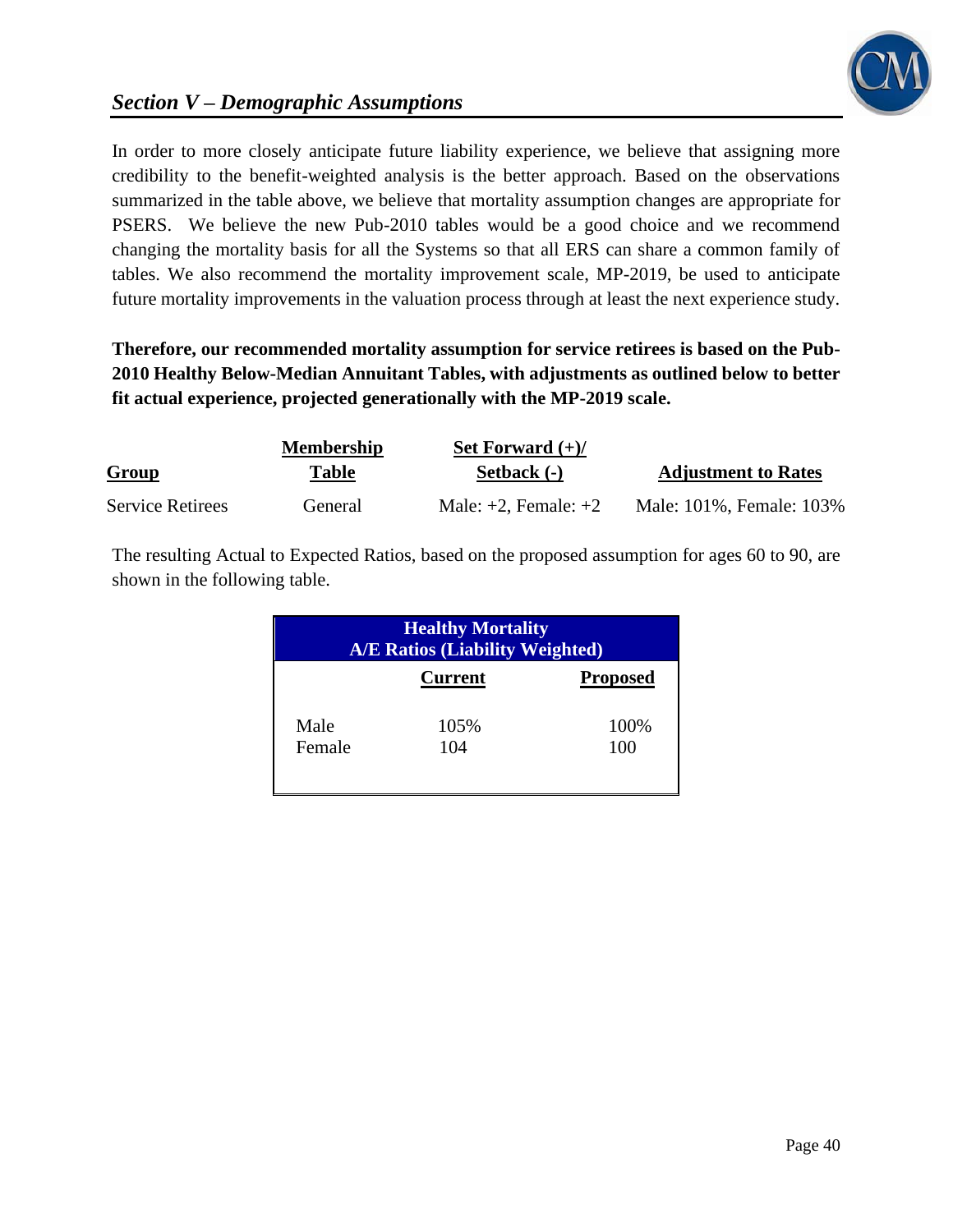



The resulting comparisons of rates of mortality are shown in the following graphs

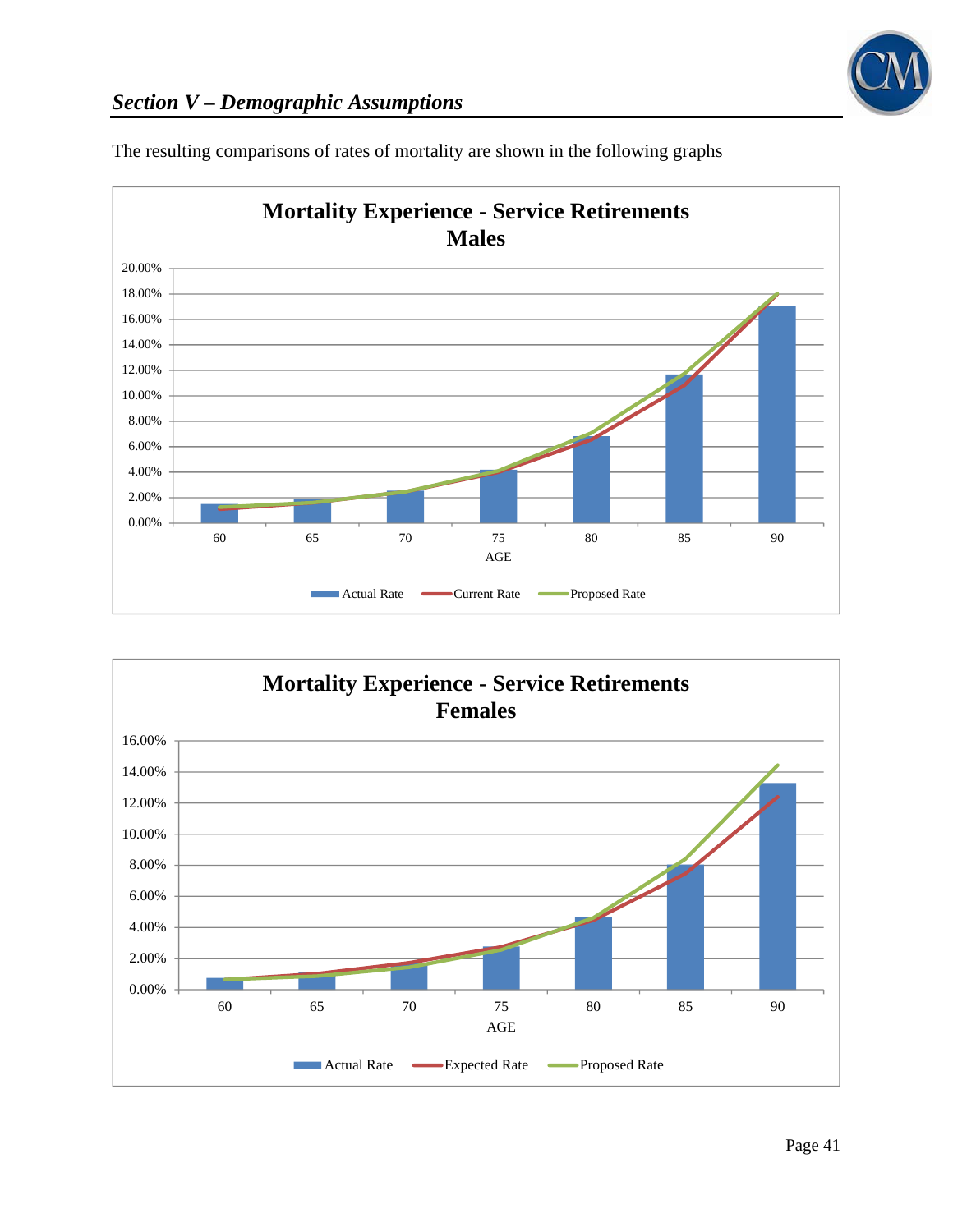

## **MORTALITY – Beneficiaries**

The mortality of beneficiaries applies to the survivors of members who retired with a joint and survivor option. There are fewer members receiving survivor benefits under the joint and survivor options, but we do believe that the data is still somewhat credible. The results are summarized in the following table:

| <b>Beneficiary Mortality</b><br><b>A/E Ratios (Weighted)</b> |                |                 |
|--------------------------------------------------------------|----------------|-----------------|
|                                                              | <b>Current</b> | <b>Proposed</b> |
| Male                                                         | 108%           | 101%            |
| Female                                                       | 109            | 100             |

**We recommend the Pub-2010 Healthy Below-Median Contingent Survivors Tables be used with adjustments as outlined below to better fit actual experience, projected generationally with the MP-2019 scale.**

|                      | <b>Membership</b> | Set Forward $(+)/$        |                            |
|----------------------|-------------------|---------------------------|----------------------------|
| <b>Group</b>         | Table             | Setback (-)               | <b>Adjustment to Rates</b> |
| <b>Beneficiaries</b> | General           | Male: $+2$ , Female: $+2$ | Male: 104%, Female: 99%    |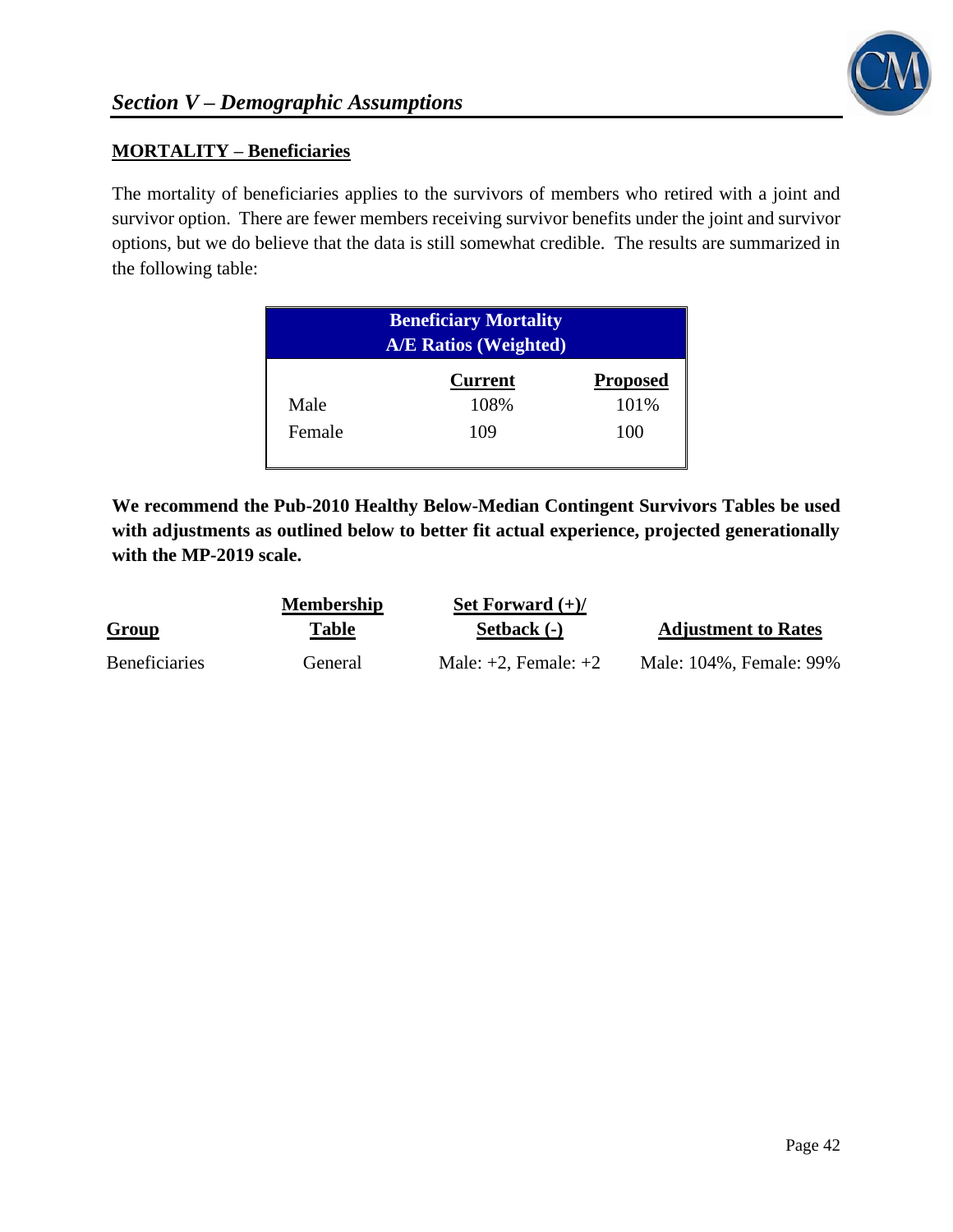

## **MORTALITY – Disabled Retirees**

The valuation assumes that disabled members, in general, will not live as long as retired members who met the regular service retirement eligibility. There tends to be more fluctuation in disabled mortality than healthy mortality because of differences in the types of disabilities. In addition, the smaller number of exposures makes the results more volatile. Unfortunately, the mortality for disabled members was not credible enough to warrant setting a mortality table to fit the PSERS experience. Therefore, we recommend using the same disabled mortality table for PSERS as recommended for ERS.

**We recommend the Pub-2010 General Disabled Table be used with adjustments as outlined below to better fit actual experience, projected generationally with the MP-2019 scale.**

|                          | <b>Membership</b> | Set Forward $(+)/$     |                            |
|--------------------------|-------------------|------------------------|----------------------------|
| Group                    | Table             | Setback (-)            | <b>Adjustment to Rates</b> |
| <b>Disabled Retirees</b> | General           | Male: $-3$ , Female: 0 | Male: 103%, Female: 106%   |

## **MORTALITY – Actives**

The active member mortality assumption models eligibility for death benefits prior to retirement. Therefore, it has a much smaller impact on the valuation results than the post-retirement mortality assumption.

It is difficult to isolate the mortality for active members as it may be impacted by active members first terminating or moving to disabled status before death. The data collection methods used in this study do not fully capture known deaths, and so can be misleading. Finally, the probability of active death is very small so volatility is not uncommon. Consequently, we prefer to set this assumption by utilizing the more reliable analysis performed on the retiree data.

**Our recommended mortality assumption is based on the Pub-2010 Below-Median General Employee table, with no adjustments, projected generationally with the MP-2019 scale.**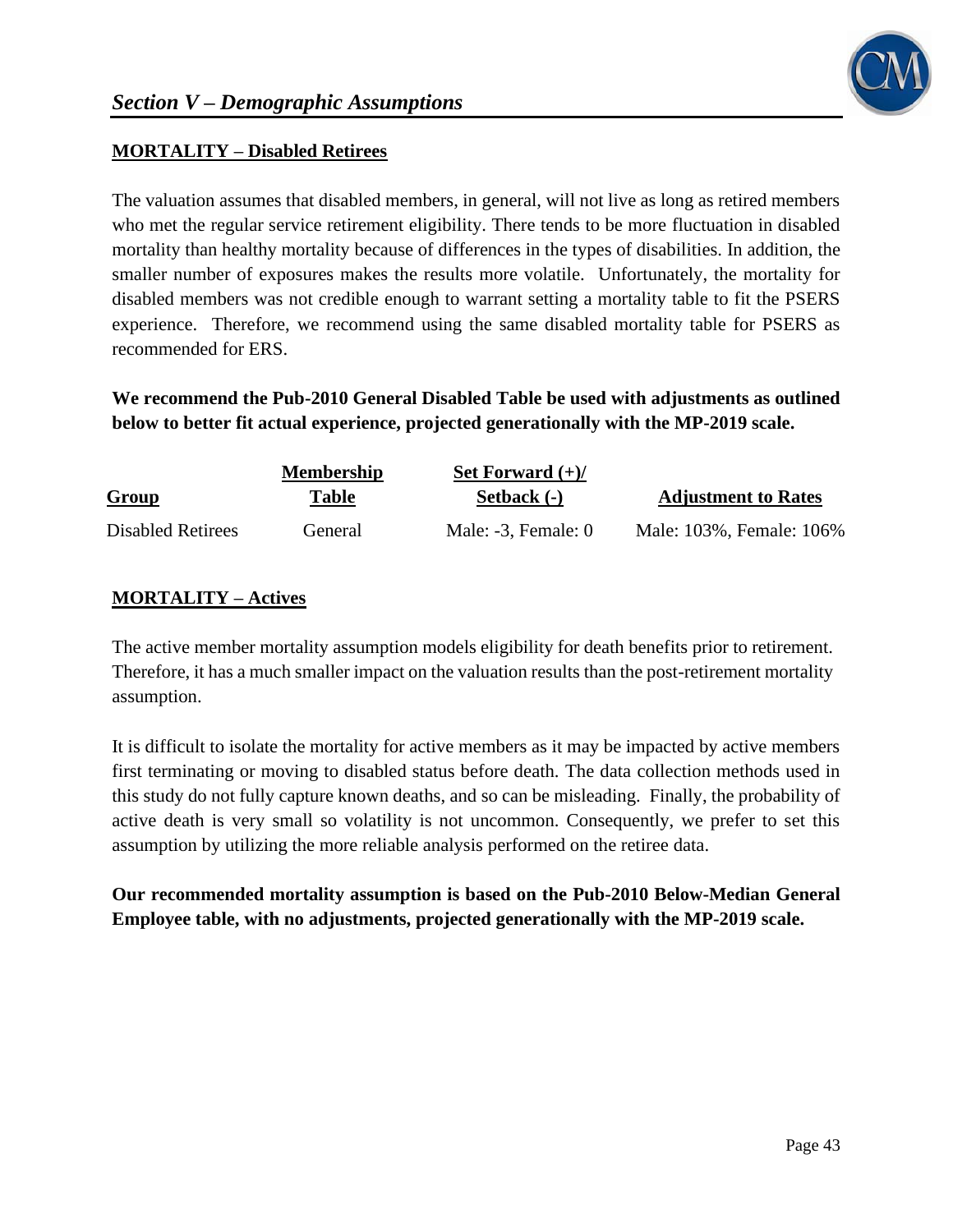

**ADMINISTRATIVE EXPENSES**: Currently, the method used for administrative expenses is to add the budgeted expenses for the fiscal year to the normal cost. **We recommend an expense assumption of \$1,400,000 each year.**

**COST OF LIVING**: Currently, we assume cost of living increases of 1.5% semi-annually. **We recommend maintaining this assumption.**

**OPTION FACTORS:** The option factors currently used by the Retirement System are based on the mortality tables and investment rate of return (discount rate) used in the valuation. **We recommend that the factors be revised to the mortality table recommended in this experience study.**

**ASSUMPTION FOR ACTIVE VESTED MEMBERS TERMINATION BENEFITS**: Currently, we assume that 50% of active members who terminate with ten or more years of service before retirement will receive a benefit beginning at age 65 and 50% will receive a refund of member contributions. **We recommend changing this to assume that 75% will receive a benefit beginning at age 65 and 25% will receive a refund of member contributions**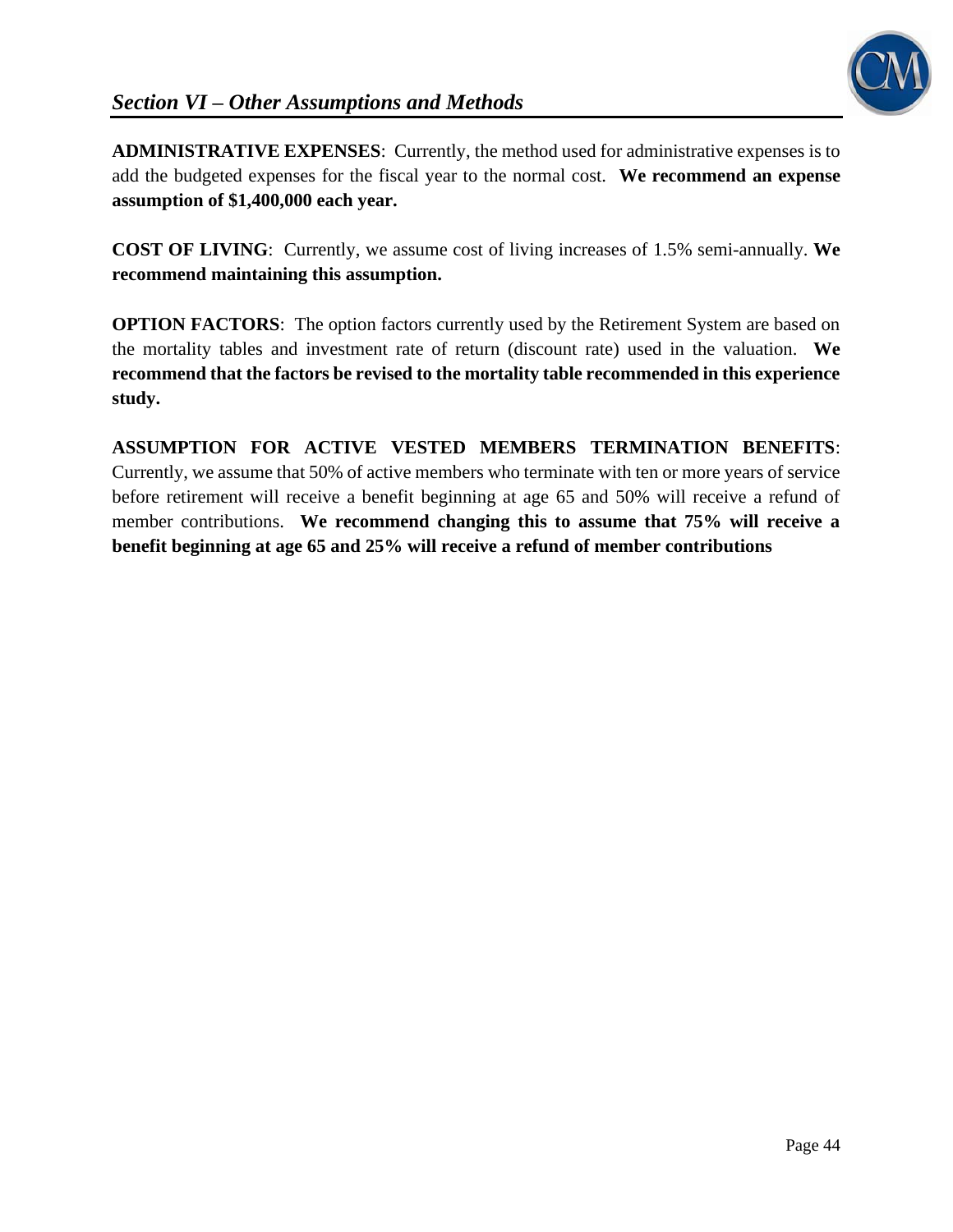

| Year | CPI(U) | Year | CPI(U)  |
|------|--------|------|---------|
| 1961 | 29.8   | 1991 | 136.0   |
| 1962 | 30.2   | 1992 | 140.2   |
| 1963 | 30.6   | 1993 | 144.4   |
| 1964 | 31.0   | 1994 | 148.0   |
| 1965 | 31.6   | 1995 | 152.5   |
| 1966 | 32.4   | 1996 | 156.7   |
| 1967 | 33.3   | 1997 | 160.3   |
| 1968 | 35.7   | 1998 | 163.0   |
| 1969 | 34.7   | 1999 | 166.2   |
| 1970 | 38.8   | 2000 | 172.4   |
| 1971 | 40.6   | 2001 | 178.0   |
| 1972 | 41.7   | 2002 | 179.9   |
| 1973 | 44.2   | 2003 | 183.7   |
| 1974 | 49.0   | 2004 | 189.7   |
| 1975 | 53.6   | 2005 | 194.5   |
| 1976 | 56.8   | 2006 | 202.9   |
| 1977 | 60.7   | 2007 | 208.352 |
| 1978 | 65.2   | 2008 | 218.815 |
| 1979 | 72.3   | 2009 | 215.693 |
| 1980 | 82.7   | 2010 | 217.965 |
| 1981 | 90.6   | 2011 | 225.722 |
| 1982 | 97.0   | 2012 | 229.478 |
| 1983 | 99.5   | 2013 | 233.504 |
| 1984 | 103.7  | 2014 | 238.343 |
| 1985 | 107.6  | 2015 | 238.638 |
| 1986 | 109.5  | 2016 | 241.018 |
| 1987 | 113.5  | 2017 | 244.955 |
| 1988 | 118.0  | 2018 | 251.989 |
| 1989 | 124.1  | 2019 | 256.143 |
| 1990 | 129.9  | 2020 | 257.797 |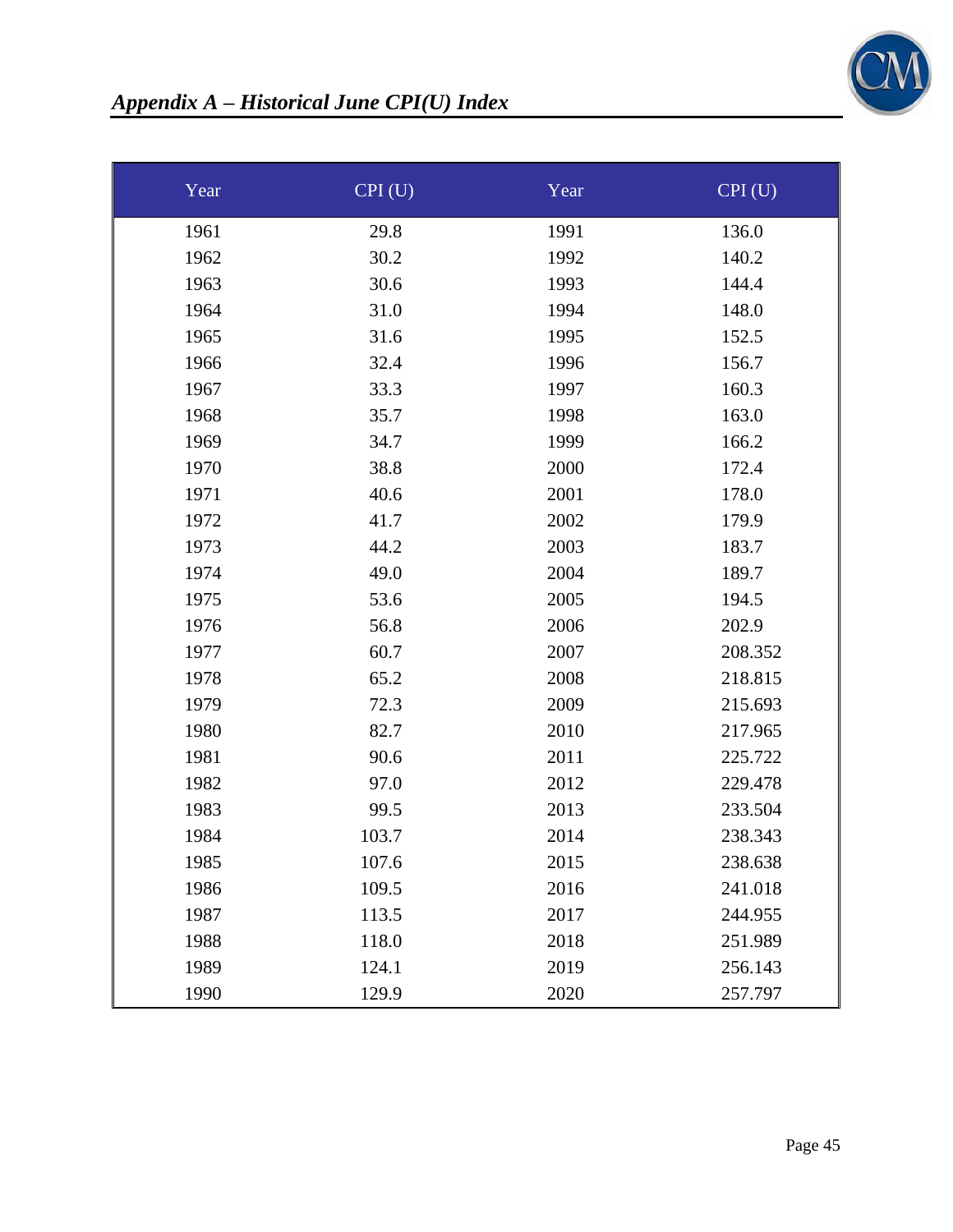

# **As Provided by the System**

## **Arithmetic Rates of Return and Standard Deviations by Asset Class**

| <b>Asset Class</b>         | <b>Expected Rate of Return*</b> | <b>Standard Deviation</b> |
|----------------------------|---------------------------------|---------------------------|
| Fixed Income               | 1.4%                            | 2.3%                      |
| <b>US Large Stocks</b>     | 12.1%                           | 19.8%                     |
| <b>US Small Stocks</b>     | 16.3%                           | 31.5%                     |
| Int'l Developed Mkt Stocks | 12.1%                           | 21.8%                     |
| Int'l Emerging Mkt Stocks  | 13.3%                           | 31.7%                     |
| Alternatives               | 13.5%                           | 27.9%                     |

\*Includes 2.90% assumed inflation

### **Asset Class Correlation Coefficients**

| <b>Asset Class</b>         | <b>Fixed</b><br><b>Income</b> | <b>US Large</b><br><b>Stocks</b> | <b>US Small</b><br><b>Stocks</b> | Int'l Dev<br><b>Mkt</b><br><b>Stocks</b> | Int'l EM<br><b>Mkt</b><br><b>Stocks</b> | <b>Alts</b> |
|----------------------------|-------------------------------|----------------------------------|----------------------------------|------------------------------------------|-----------------------------------------|-------------|
| <b>Fixed Income</b>        | 1.00                          |                                  |                                  |                                          |                                         |             |
| <b>US Large Stocks</b>     | 0.01                          | 1.00                             |                                  |                                          |                                         |             |
| <b>US Small Stocks</b>     | (0.09)                        | 0.79                             | 1.00                             |                                          |                                         |             |
| Int'l Developed Mkt Stocks | (0.11)                        | 0.67                             | 0.51                             | 1.00                                     |                                         |             |
| Int'l Emerging Mkt Stocks  | (0.11)                        | 0.67                             | 0.51                             | 0.72                                     | 1.00                                    |             |
| Alternatives               | 0.31                          | 0.74                             | 0.74                             | 0.64                                     | 0.62                                    | 1.00        |

### **Asset Allocation Targets**

| <b>Asset Class</b>         | <b>Asset Allocation</b> |
|----------------------------|-------------------------|
| Fixed Income               | 30.0%                   |
| <b>US Large Stocks</b>     | 46.4%                   |
| <b>US Small Stocks</b>     | 1.1%                    |
| Int'l Developed Mkt Stocks | 11.7%                   |
| Int'l Emerging Mkt Stocks  | 5.8%                    |
| Alternatives               | 5.0%                    |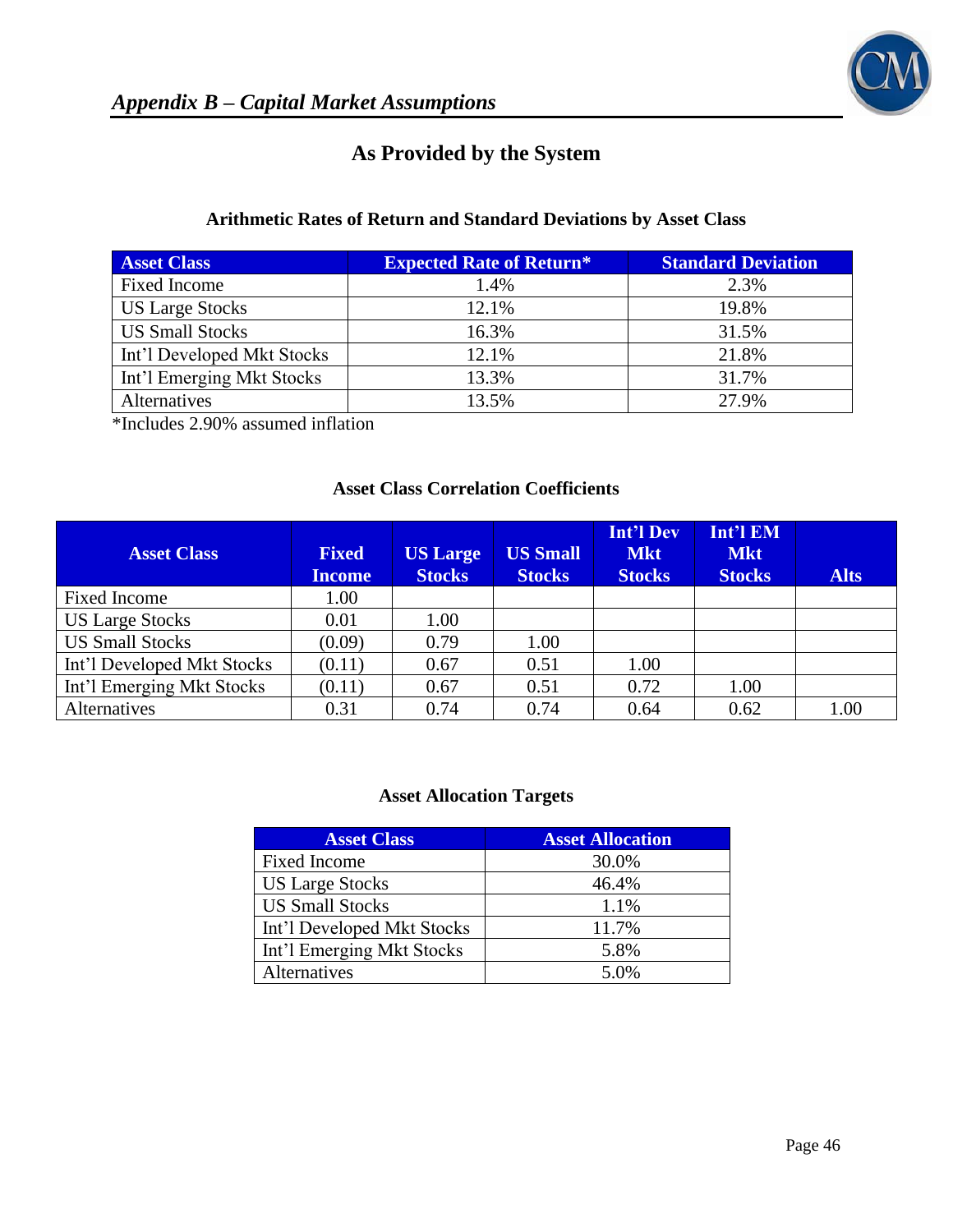# **As Determined by the 2020 Horizon Actuarial Services, LLC. Survey of Capital Market Assumptions (20-year Horizon)**

# **Arithmetic Rates of Return and Standard Deviations by Asset Class**

| <b>Asset Class</b>            | <b>Expected Rate of Return*</b> | <b>Standard Deviation</b> |
|-------------------------------|---------------------------------|---------------------------|
| Fixed Income                  | 2.28%                           | 1.78%                     |
| <b>US Large Stocks</b>        | 8.36%                           | 16.22%                    |
| <b>US Small Stocks</b>        | 9.54%                           | 20.22%                    |
| Int'l Developed Mkt Stocks    | 9.09%                           | 18.05%                    |
| Int'l Emerging Mkt Stocks     | 11.33%                          | 24.23%                    |
| Alternatives (Private Equity) | 12.54%                          | 21.99%                    |

\*Includes 2.17% assumed inflation

# **Asset Class Correlation Coefficients**

| <b>Asset Class</b>            | <b>Fixed</b><br><b>Income</b> | <b>US Large</b><br><b>Stocks</b> | <b>US Small</b><br><b>Stocks</b> | <b>Int'l Dev</b><br><b>Mkt</b><br><b>Stocks</b> | Int'l EM<br><b>Mkt</b><br><b>Stocks</b> | <b>Alts</b> |
|-------------------------------|-------------------------------|----------------------------------|----------------------------------|-------------------------------------------------|-----------------------------------------|-------------|
| <b>Fixed Income</b>           | 1.00                          |                                  |                                  |                                                 |                                         |             |
| <b>US Large Stocks</b>        | (0.08)                        | 1.00                             |                                  |                                                 |                                         |             |
| <b>US Small Stocks</b>        | (0.08)                        | 0.89                             | 1.00                             |                                                 |                                         |             |
| Int'l Developed Mkt Stocks    | (0.07)                        | 0.84                             | 0.76                             | 1.00                                            |                                         |             |
| Int'l Emerging Mkt Stocks     | (0.06)                        | 0.73                             | 0.69                             | 0.80                                            | 1.00                                    |             |
| Alternatives (Private Equity) | (0.06)                        | 0.73                             | 0.71                             | 0.67                                            | 0.59                                    | 1.00        |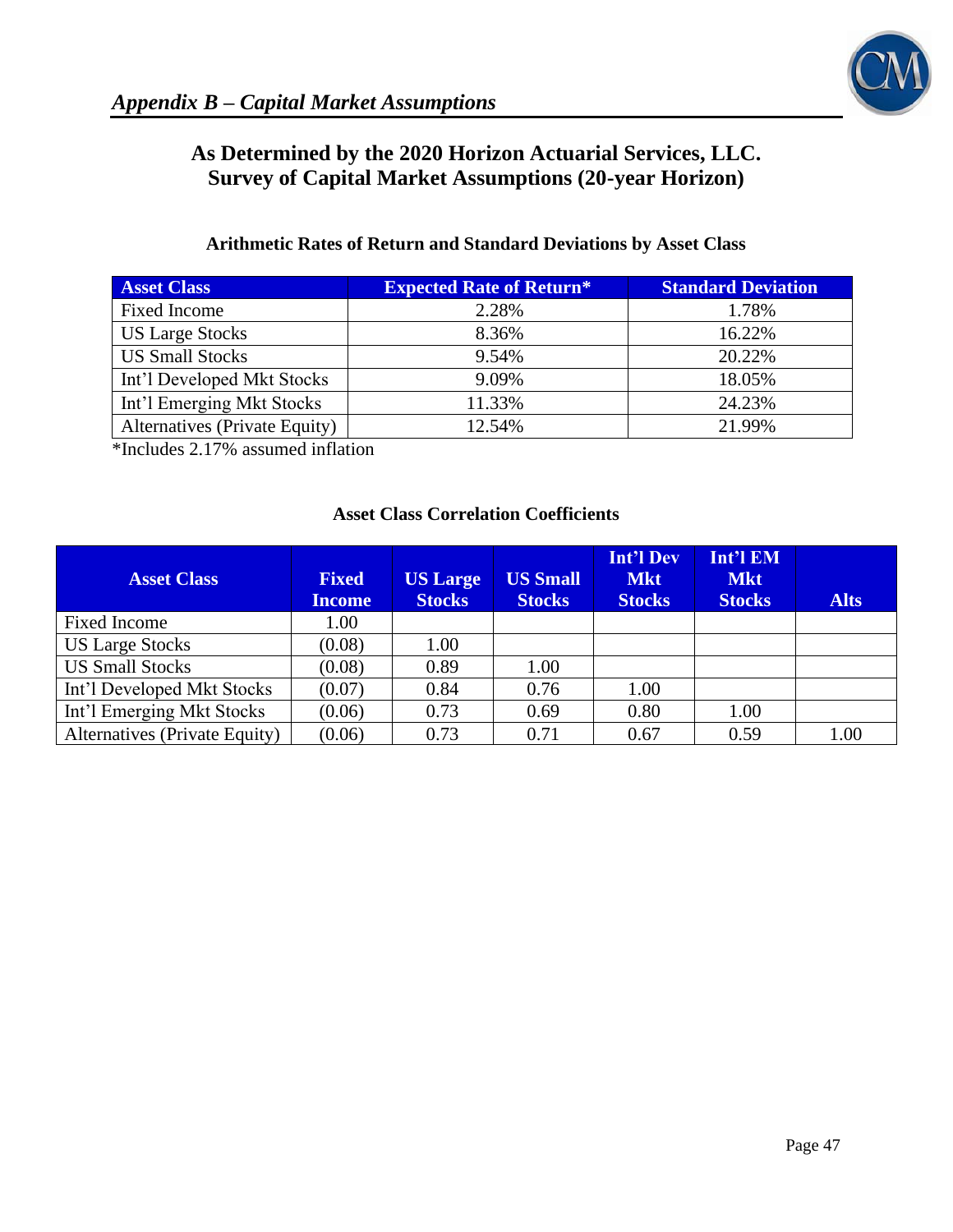

# *Appendix C – Recommended Tables*

|          | <b>Rates of Withdrawal</b><br><b>Service</b> |                    |                    |                      |                      |                    |
|----------|----------------------------------------------|--------------------|--------------------|----------------------|----------------------|--------------------|
|          |                                              |                    |                    |                      |                      |                    |
| AGE      | $0 - 4$                                      | $5 - 9$            | $10+$              | <b>Death</b>         | <b>Disability</b>    | <b>Retirement</b>  |
| 19       | 0.34000                                      |                    |                    | 0.000400             |                      |                    |
| 20<br>21 | 0.34000<br>0.34000                           |                    |                    | 0.000410<br>0.000420 |                      |                    |
| 22       | 0.34000                                      |                    |                    | 0.000410             |                      |                    |
| 23       | 0.33000                                      | 0.19000            |                    | 0.000410             |                      |                    |
| 24       | 0.32000                                      | 0.19000            |                    | 0.000400             |                      |                    |
| 25       | 0.31000                                      | 0.19000            |                    | 0.000410             |                      |                    |
| 26       | 0.30300                                      | 0.18700            |                    | 0.000430             |                      |                    |
| 27       | 0.29600                                      | 0.18500            |                    | 0.000450             |                      |                    |
| 28       | 0.28900                                      | 0.17900            | 0.14000            | 0.000470             |                      |                    |
| 29       | 0.28200                                      | 0.17300            | 0.13500            | 0.000500             |                      |                    |
| 30<br>31 | 0.27500<br>0.26900                           | 0.17000<br>0.16700 | 0.12500<br>0.12200 | 0.000520<br>0.000550 | 0.000005             |                    |
| 32       | 0.26300                                      | 0.16400            | 0.11900            | 0.000580             | 0.000005             |                    |
| 33       | 0.25700                                      | 0.16100            | 0.10000            | 0.000610             | 0.000009             |                    |
| 34       | 0.25100                                      | 0.15800            | 0.09500            | 0.000650             | 0.000014             |                    |
| 35       | 0.24500                                      | 0.15500            | 0.09000            | 0.000680             | 0.000018             |                    |
| 36       | 0.24000                                      | 0.15100            | 0.08850            | 0.000730             | 0.000036             |                    |
| 37       | 0.23500                                      | 0.14700            | 0.08700            | 0.000770             | 0.000054             |                    |
| 38       | 0.23000                                      | 0.14300            | 0.08550            | 0.000830             | 0.000072             |                    |
| 39       | 0.22500                                      | 0.13900            | 0.08400            | 0.000890             | 0.000090             |                    |
| 40       | 0.22000                                      | 0.13500            | 0.08250            | 0.000960             | 0.000110             |                    |
| 41<br>42 | 0.21800<br>0.21600                           | 0.13300<br>0.13100 | 0.08000<br>0.07750 | 0.001030<br>0.001120 | 0.000154<br>0.000198 |                    |
| 43       | 0.21400                                      | 0.12900            | 0.07500            | 0.001210             | 0.000242             |                    |
| 44       | 0.21200                                      | 0.12700            | 0.07250            | 0.001320             | 0.000286             |                    |
| 45       | 0.21000                                      | 0.12500            | 0.07000            | 0.001430             | 0.000330             |                    |
| 46       | 0.20200                                      | 0.12100            | 0.07000            | 0.001560             | 0.000420             |                    |
| 47       | 0.19900                                      | 0.11700            | 0.07000            | 0.001700             | 0.000510             |                    |
| 48       | 0.19400                                      | 0.11500            | 0.07000            | 0.001850             | 0.000600             |                    |
| 49       | 0.18900                                      | 0.11200            | 0.07000            | 0.002010             | 0.000690             |                    |
| 50       | 0.18500                                      | 0.11000            | 0.07000            | 0.002180             | 0.000770             |                    |
| 51       | 0.18100                                      | 0.10300            | 0.07000            | 0.002360             | 0.000870             |                    |
| 52<br>53 | 0.17700<br>0.15250                           | 0.09700<br>0.09000 | 0.07000<br>0.06500 | 0.002550<br>0.002750 | 0.000990<br>0.001490 |                    |
| 54       | 0.15250                                      | 0.09000            | 0.06000            | 0.002970             | 0.001700             |                    |
| 55       | 0.15250                                      | 0.09000            | 0.06000            | 0.003200             | 0.002250             |                    |
| 56       | 0.15250                                      | 0.09000            | 0.06000            | 0.003450             | 0.002500             |                    |
| 57       | 0.15250                                      | 0.09000            | 0.05500            | 0.003710             | 0.003000             |                    |
| 58       | 0.13500                                      | 0.09000            | 0.05000            | 0.004000             | 0.003250             |                    |
| 59       | 0.13500                                      | 0.09000            | 0.05000            | 0.004320             | 0.003500             |                    |
| 60       | 0.13500                                      | 0.09000            |                    | 0.004660             | 0.002500             | 0.12000            |
| 61       | 0.13500                                      | 0.09000            |                    | 0.005020             | 0.002500             | 0.12000            |
| 62<br>63 | 0.13500<br>0.13500                           | 0.09500<br>0.09500 |                    | 0.005420<br>0.005850 | 0.002500<br>0.002500 | 0.21000<br>0.17000 |
| 64       | 0.13500                                      | 0.09500            |                    | 0.006310             | 0.002500             | 0.15000            |
| 65       | 0.13500                                      | 0.09500            |                    | 0.006820             |                      | 0.26000            |
| 66       | 0.13500                                      | 0.09500            |                    | 0.007370             |                      | 0.26000            |
| 67       | 0.13500                                      | 0.09500            |                    | 0.007990             |                      | 0.22000            |
| 68       | 0.13500                                      | 0.09500            |                    | 0.008660             |                      | 0.22000            |
| 69       | 0.13500                                      | 0.09500            |                    | 0.009420             |                      | 0.23500            |
| 70       | 0.13500                                      | 0.09500            |                    | 0.010250             |                      | 0.25000            |
| 71<br>72 | 0.13500                                      | 0.09500<br>0.09500 |                    | 0.011180             |                      | 0.25000            |
|          | 0.13500                                      |                    |                    | 0.012210             |                      | 0.25000            |
| 73<br>74 | 0.13500<br>0.13500                           | 0.09500<br>0.09500 |                    | 0.013350<br>0.014610 |                      | 0.25000<br>0.25000 |
| 75       | 0.13500                                      | 0.09500            |                    | 0.015990             |                      | 0.25000            |
| 76       | 0.13500                                      | 0.09500            |                    | 0.017510             |                      | 0.25000            |
| 77       | 0.13500                                      | 0.09500            |                    | 0.019180             |                      | 0.25000            |
| 78       | 0.13500                                      | 0.09500            |                    | 0.021010             |                      | 0.25000            |
| 79       | 0.13500                                      | 0.09500            |                    | 0.023020             |                      | 0.25000            |
| 80       | 0.00000                                      | 0.00000            |                    | 0.025230             |                      | 1.00000            |

### **TABLE 1 RATES OF SEPARATION FROM ACTIVE SERVICE – MALES**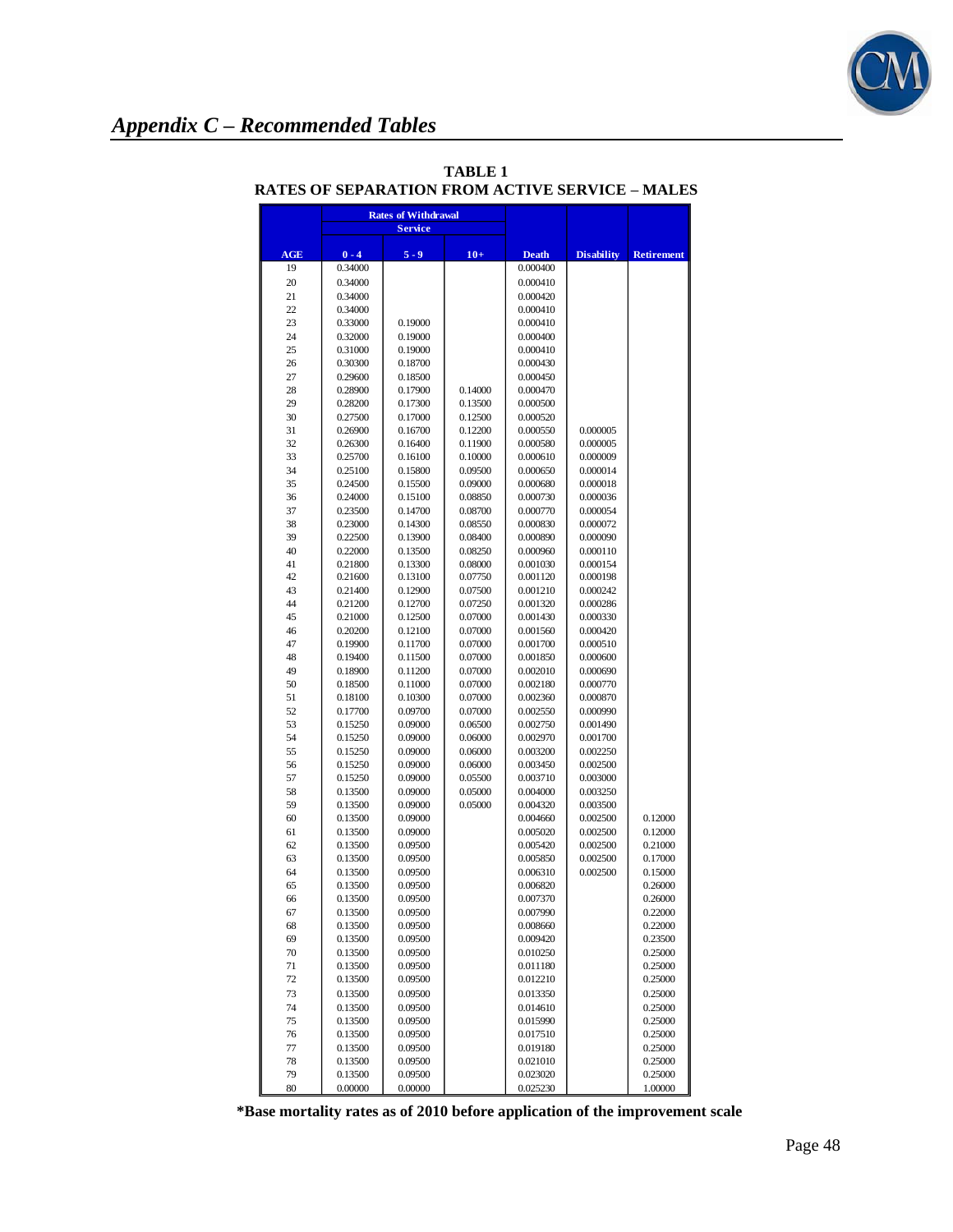

|          | <b>Rates of Withdrawal</b> |                    |                    |                      |                      |                   |
|----------|----------------------------|--------------------|--------------------|----------------------|----------------------|-------------------|
|          |                            | <b>Service</b>     |                    |                      |                      |                   |
| AGE      | $0 - 4$                    | $5 - 9$            | $10+$              | <b>Death</b>         | <b>Disability</b>    | <b>Retirement</b> |
| 19       | 0.35000                    |                    |                    | 0.000140             |                      |                   |
| 20       | 0.35000                    |                    |                    | 0.000130             |                      |                   |
| 21       | 0.35000                    |                    |                    | 0.000130             |                      |                   |
| 22       | 0.35000                    |                    |                    | 0.000120             |                      |                   |
| 23       | 0.33500                    | 0.20000            |                    | 0.000120             |                      |                   |
| 24       | 0.32000                    | 0.20000            |                    | 0.000110             |                      |                   |
| 25       | 0.31000                    | 0.20000            |                    | 0.000120             |                      |                   |
| 26       | 0.29800                    | 0.19300            |                    | 0.000130             |                      |                   |
| 27       | 0.28600                    | 0.18600            |                    | 0.000140             |                      |                   |
| 28       | 0.27400                    | 0.17900            | 0.10000            | 0.000160             |                      |                   |
| 29       | 0.26200                    | 0.17200            | 0.10000            | 0.000170             |                      |                   |
| 30       | 0.25000                    | 0.16500            | 0.10000            | 0.000190             |                      |                   |
| 31       | 0.24400                    | 0.16200            | 0.10000            | 0.000210             | 0.000005             |                   |
| 32       | 0.23800                    | 0.15900            | 0.10000            | 0.000220             | 0.000005             |                   |
| 33<br>34 | 0.23200                    | 0.15600            | 0.10000            | 0.000250             | 0.000009             |                   |
| 35       | 0.22600                    | 0.15300            | 0.10000            | 0.000270             | 0.000014             |                   |
| 36       | 0.22000<br>0.21600         | 0.15000<br>0.14800 | 0.10000<br>0.10000 | 0.000300<br>0.000320 | 0.000018<br>0.000036 |                   |
| 37       | 0.21200                    | 0.14600            | 0.09700            | 0.000360             | 0.000054             |                   |
| 38       | 0.20800                    | 0.14400            | 0.09500            | 0.000390             | 0.000072             |                   |
| 39       | 0.20400                    | 0.14200            | 0.09300            | 0.000430             | 0.000090             |                   |
| 40       | 0.20000                    | 0.14000            | 0.09000            | 0.000470             | 0.000110             |                   |
| 41       | 0.19600                    | 0.13600            | 0.08800            | 0.000510             | 0.000154             |                   |
| 42       | 0.19200                    | 0.13200            | 0.08600            | 0.000550             | 0.000198             |                   |
| 43       | 0.18800                    | 0.12800            | 0.08400            | 0.000600             | 0.000242             |                   |
| 44       | 0.18400                    | 0.12400            | 0.08200            | 0.000660             | 0.000286             |                   |
| 45       | 0.18000                    | 0.12000            | 0.08000            | 0.000720             | 0.000330             |                   |
| 46       | 0.17500                    | 0.11600            | 0.07800            | 0.000780             | 0.000420             |                   |
| 47       | 0.17000                    | 0.11200            | 0.07600            | 0.000840             | 0.000510             |                   |
| 48       | 0.16750                    | 0.10800            | 0.07400            | 0.000910             | 0.000600             |                   |
| 49       | 0.16500                    | 0.10400            | 0.07200            | 0.000990             | 0.000690             |                   |
| 50       | 0.16250                    | 0.10000            | 0.07000            | 0.001070             | 0.000770             |                   |
| 51       | 0.15500                    | 0.09500            | 0.06750            | 0.001150             | 0.000870             |                   |
| 52       | 0.15500                    | 0.09000            | 0.06500            | 0.001240             | 0.000990             |                   |
| 53       | 0.14900                    | 0.09000            | 0.06250            | 0.001340             | 0.001490             |                   |
| 54       | 0.13500                    | 0.09000            | 0.06000            | 0.001450             | 0.001700             |                   |
| 55       | 0.13500                    | 0.09000            | 0.06000            | 0.001570             | 0.002250             |                   |
| 56       | 0.13500                    | 0.09000            | 0.05750            | 0.001700             | 0.002500             |                   |
| 57       | 0.13500                    | 0.09000            | 0.05500            | 0.001850             | 0.003000             |                   |
| 58       | 0.13000                    | 0.09000            | 0.05000            | 0.002000             | 0.003250             |                   |
| 59<br>60 | 0.13000<br>0.13000         | 0.09000<br>0.09000 | 0.05000            | 0.002180<br>0.002380 | 0.003500<br>0.002500 | 0.12000           |
| 61       | 0.13000                    | 0.09000            |                    | 0.002600             | 0.002500             | 0.12000           |
| 62       | 0.13000                    | 0.09000            |                    | 0.002850             | 0.002500             | 0.21000           |
| 63       | 0.13000                    | 0.09000            |                    | 0.003130             | 0.002500             | 0.17000           |
| 64       | 0.13000                    | 0.09000            |                    | 0.003440             | 0.002500             | 0.15000           |
| 65       | 0.13000                    | 0.09000            |                    | 0.003800             |                      | 0.26000           |
| 66       | 0.13000                    | 0.09000            |                    | 0.004190             |                      | 0.26000           |
| 67       | 0.13000                    | 0.09000            |                    | 0.004630             |                      | 0.22000           |
| 68       | 0.13000                    | 0.09000            |                    | 0.005120             |                      | 0.22000           |
| 69       | 0.13000                    | 0.09000            |                    | 0.005670             |                      | 0.23500           |
| 70       | 0.13000                    | 0.09000            |                    | 0.006270             |                      | 0.25000           |
| 71       | 0.13000                    | 0.09000            |                    | 0.006930             |                      | 0.25000           |
| 72       | 0.13000                    | 0.09000            |                    | 0.007670             |                      | 0.25000           |
| 73       | 0.13000                    | 0.09000            |                    | 0.008480             |                      | 0.25000           |
| 74       | 0.13000                    | 0.09000            |                    | 0.009370             |                      | 0.25000           |
| 75       | 0.13000                    | 0.09000            |                    | 0.010360             |                      | 0.25000           |
| 76       | 0.13000                    | 0.09000            |                    | 0.011450             |                      | 0.25000           |
| 77       | 0.13000                    | 0.09000            |                    | 0.012650             |                      | 0.25000           |
| 78       | 0.13000                    | 0.09000            |                    | 0.013970             |                      | 0.25000           |
| 79       | 0.13000                    | 0.09000            |                    | 0.015430             |                      | 0.25000           |
| 80       | 0.00000                    | 0.00000            |                    | 0.017050             |                      | 1.00000           |

### **TABLE 2 RATES OF SEPARATION FROM ACTIVE SERVICE – FEMALES**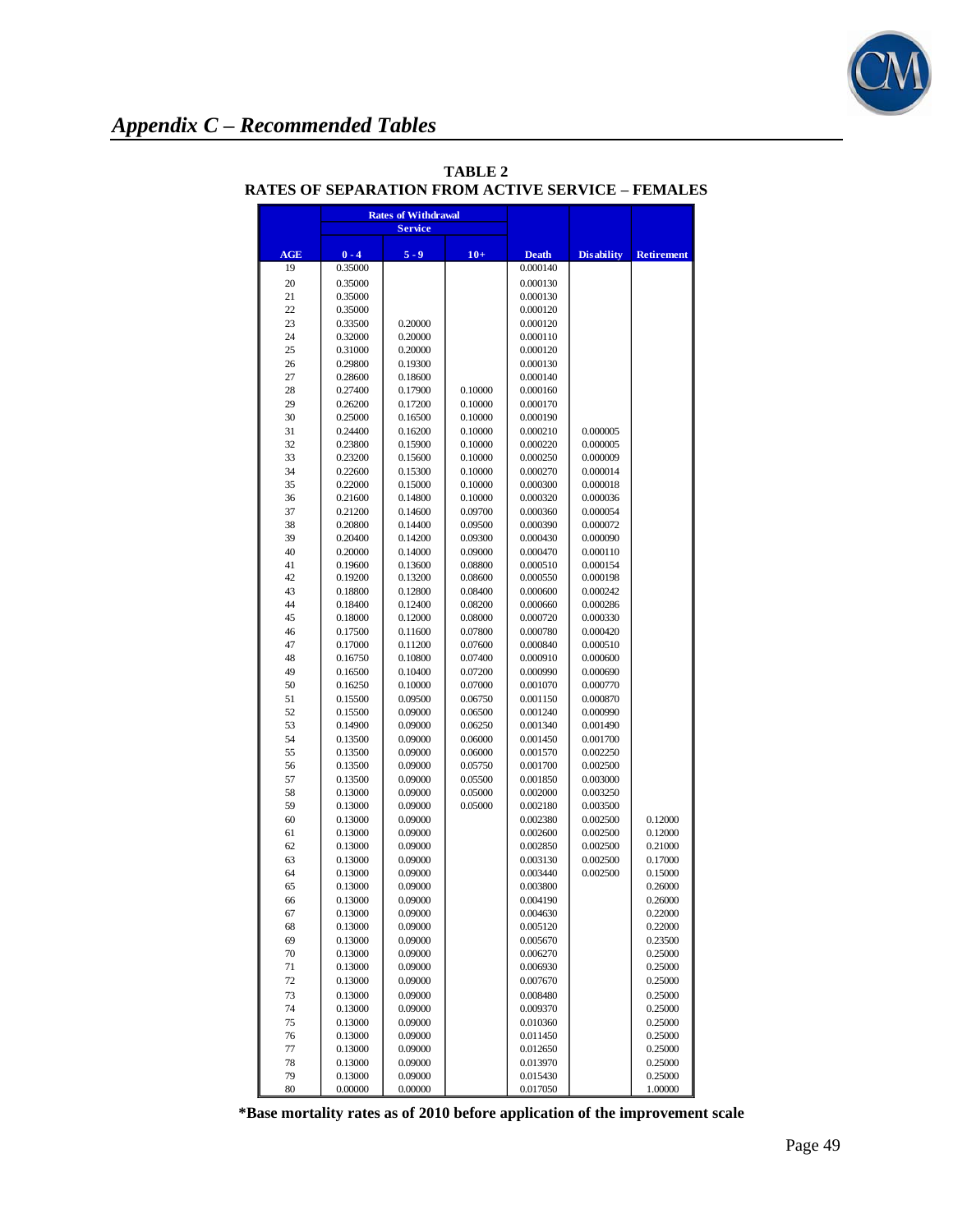

| <b>AGE</b> | <b>MALES</b> | <b>FEMALES</b> | <b>AGE</b> | <b>MALES</b> | <b>FEMALES</b> |
|------------|--------------|----------------|------------|--------------|----------------|
| 19         | 0.000424     | 0.000134       | 71         | 0.028563     | 0.017108       |
| 20         | 0.000414     | 0.000124       | 72         | 0.031664     | 0.019137       |
| 21         | 0.000414     | 0.000124       | 73         | 0.035128     | 0.021403       |
| 22         | 0.000404     | 0.000113       | 74         | 0.039006     | 0.023937       |
| 23         | 0.000414     | 0.000124       | 75         | 0.043329     | 0.026770       |
| 24         | 0.000434     | 0.000134       | 76         | 0.048167     | 0.029973       |
| 25         | 0.000455     | 0.000144       | 77         | 0.053591     | 0.033578       |
| 26         | 0.000475     | 0.000165       | 78         | 0.059661     | 0.037677       |
| 27         | 0.000505     | 0.000175       | 79         | 0.066468     | 0.042354       |
| 28         | 0.000525     | 0.000196       | 80         | 0.074043     | 0.047679       |
| 29         | 0.000556     | 0.000216       | 81         | 0.082446     | 0.053766       |
| 30         | 0.000586     | 0.000227       | 82         | 0.091678     | 0.060708       |
| 31         | 0.000616     | 0.000258       | 83         | 0.101737     | 0.068629       |
| 32         | 0.000657     | 0.000278       | 84         | 0.112615     | 0.077662       |
| 33         | 0.000687     | 0.000309       | 85         | 0.124301     | 0.087849       |
| 34         | 0.000737     | 0.000330       | 86         | 0.136794     | 0.099220       |
| 35         | 0.000778     | 0.000371       | 87         | 0.150096     | 0.111734       |
| 36         | 0.000838     | 0.000402       | 88         | 0.164155     | 0.125289       |
| 37         | 0.000899     | 0.000443       | 89         | 0.178578     | 0.139328       |
| 38         | 0.000970     | 0.000484       | 90         | 0.193173     | 0.153594       |
| 39         | 0.001040     | 0.000525       | 91         | 0.207939     | 0.168034       |
| 40         | 0.001131     | 0.000567       | 92         | 0.222988     | 0.182763       |
| 41         | 0.001222     | 0.000618       | 93         | 0.238532     | 0.198018       |
| 42         | 0.001333     | 0.000680       | 94         | 0.254783     | 0.214065       |
| 43         | 0.001444     | 0.000742       | 95         | 0.271932     | 0.231173       |
| 44         | 0.001576     | 0.000803       | 96         | 0.290102     | 0.249528       |
| 45         | 0.001717     | 0.000865       | 97         | 0.309302     | 0.269191       |
| 46         | 0.001869     | 0.000937       | 98         | 0.329351     | 0.290048       |
| 47         | 0.002030     | 0.001020       | 99         | 0.349824     | 0.311730       |
| 48         | 0.007282     | 0.004326       | 100        | 0.370064     | 0.333535       |
| 49         | 0.007626     | 0.004429       | 101        | 0.389900     | 0.355288       |
| 50         | 0.007989     | 0.004532       | 102        | 0.409171     | 0.376784       |
| 51         | 0.008363     | 0.004635       | 103        | 0.427755     | 0.397838       |
| 52         | 0.008726     | 0.004738       | 104        | 0.445541     | 0.418273       |
| 53         | 0.009100     | 0.004841       | 105        | 0.462439     | 0.437946       |
| 54         | 0.009474     | 0.004934       | 106        | 0.478376     | 0.456712       |
| 55         | 0.009837     | 0.005037       | 107        | 0.493314     | 0.474490       |
| 56         | 0.010201     | 0.005150       | 108        | 0.505000     | 0.491207       |
| 57         | 0.010565     | 0.005305       | 109        | 0.505000     | 0.506811       |
| 58         | 0.010938     | 0.005490       | 110        | 0.505000     | 0.515000       |
| 59         | 0.011322     | 0.005727       | 111        | 0.505000     | 0.515000       |
| 60         | 0.011726     | 0.006015       | 112        | 0.505000     | 0.515000       |
| 61         | 0.012171     | 0.006355       | 113        | 0.505000     | 0.515000       |
| 62         | 0.012655     | 0.006736       | 114        | 0.505000     | 0.515000       |
| 63         | 0.013211     | 0.007159       | 115        | 0.505000     | 0.515000       |
| 64         | 0.014372     | 0.007941       | 116        | 0.505000     | 0.515000       |
| 65         | 0.015736     | 0.008827       | 117        | 0.505000     | 0.515000       |
| 66         | 0.017291     | 0.009837       | 118        | 1.000000     | 1.000000       |
| 67         | 0.019069     | 0.010970       | 119        | 1.000000     | 1.000000       |
| 68         | 0.021069     | 0.012247       | 120        | 1.000000     | 1.000000       |
| 69         | 0.023301     | 0.013689       |            |              |                |
| 70         | 0.025785     | 0.015296       |            |              |                |

### **TABLE 3 RATES OF MORTALITY FOR MEMBERS RETIRED ON ACCOUNT OF SERVICE\***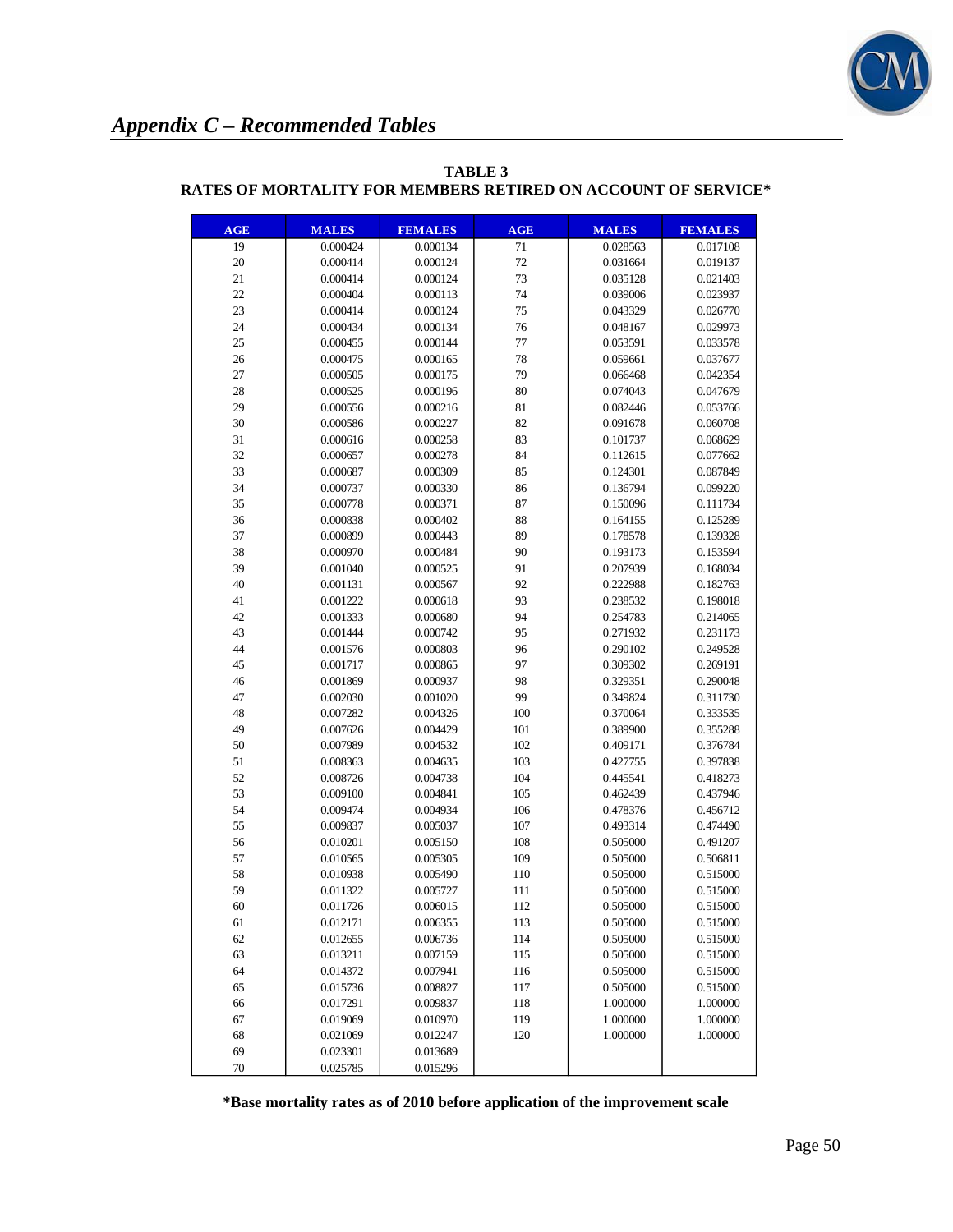

| <b>AGE</b> | <b>MALES</b> | <b>FEMALES</b> | <b>AGE</b> | <b>MALES</b> | <b>FEMALES</b> |
|------------|--------------|----------------|------------|--------------|----------------|
| 19         | 0.000437     | 0.000129       | 71         | 0.033498     | 0.022523       |
| 20         | 0.000426     | 0.000119       | 72         | 0.036566     | 0.024512       |
| 21         | 0.000426     | 0.000119       | 73         | 0.039894     | 0.026720       |
| 22         | 0.000416     | 0.000109       | 74         | 0.043503     | 0.029165       |
| 23         | 0.000426     | 0.000119       | 75         | 0.047414     | 0.031878       |
| 24         | 0.000447     | 0.000129       | 76         | 0.051698     | 0.034917       |
| 25         | 0.000468     | 0.000139       | 77         | 0.056410     | 0.038313       |
| 26         | 0.000489     | 0.000158       | 78         | 0.061630     | 0.042154       |
| 27         | 0.000520     | 0.000168       | 79         | 0.067454     | 0.046510       |
| 28         | 0.000541     | 0.000188       | 80         | 0.073944     | 0.051450       |
| 29         | 0.000572     | 0.000208       | 81         | 0.081141     | 0.057044       |
| 30         | 0.000603     | 0.000218       | 82         | 0.089118     | 0.063380       |
| 31         | 0.000634     | 0.000248       | 83         | 0.097906     | 0.070557       |
| 32         | 0.000676     | 0.000267       | 84         | 0.107578     | 0.078656       |
| 33         | 0.000707     | 0.000297       | 85         | 0.118154     | 0.087684       |
| 34         | 0.000759     | 0.000317       | 86         | 0.129667     | 0.097584       |
| 35         | 0.000801     | 0.000356       | 87         | 0.142230     | 0.108237       |
| 36         | 0.000863     | 0.000386       | 88         | 0.157154     | 0.119434       |
| 37         | 0.000926     | 0.000426       | 89         | 0.173399     | 0.131254       |
| 38         | 0.000998     | 0.000465       | 90         | 0.190320     | 0.143778       |
| 39         | 0.001071     | 0.000505       | 91         | 0.207542     | 0.157113       |
| 40         | 0.001165     | 0.000545       | 92         | 0.224942     | 0.171369       |
| 41         | 0.001258     | 0.000594       | 93         | 0.242559     | 0.186635       |
| 42         | 0.001373     | 0.000653       | 94         | 0.260551     | 0.202980       |
| 43         | 0.007623     | 0.004594       | 95         | 0.279105     | 0.220433       |
| 44         | 0.007904     | 0.004742       | 96         | 0.298366     | 0.238966       |
| 45         | 0.008195     | 0.004881       | 97         | 0.318406     | 0.258479       |
| 46         | 0.008486     | 0.005029       | 98         | 0.339134     | 0.278784       |
| 47         | 0.008788     | 0.005178       | 99         | 0.360214     | 0.299624       |
| 48         | 0.009474     | 0.005316       | 100        | 0.381056     | 0.320582       |
| 49         | 0.009724     | 0.005613       | 101        | 0.401482     | 0.341491       |
| 50         | 0.009984     | 0.005930       | 102        | 0.421325     | 0.362152       |
| 51         | 0.010244     | 0.006257       | 103        | 0.440461     | 0.382388       |
| 52         | 0.010525     | 0.006603       | 104        | 0.458775     | 0.402029       |
| 53         | 0.010837     | 0.006970       | 105        | 0.476174     | 0.420938       |
| 54         | 0.011159     | 0.007346       | 106        | 0.492586     | 0.438976       |
| 55         | 0.011523     | 0.007742       | 107        | 0.507967     | 0.456063       |
| 56         | 0.011929     | 0.008168       | 108        | 0.520000     | 0.472131       |
| 57         | 0.012397     | 0.008623       | 109        | 0.520000     | 0.487130       |
| 58         | 0.012927     | 0.009118       | 110        | 0.520000     | 0.495000       |
| 59         | 0.013541     | 0.009653       | 111        | 0.520000     | 0.495000       |
| 60         | 0.014258     | 0.010237       | 112        | 0.520000     | 0.495000       |
| 61         | 0.015080     | 0.010870       | 113        | 0.520000     | 0.495000       |
| 62         | 0.016047     | 0.011563       | 114        | 0.520000     | 0.495000       |
| 63         | 0.017160     | 0.012306       | 115        | 0.520000     | 0.495000       |
| 64         | 0.018470     | 0.013187       | 116        | 0.520000     | 0.495000       |
| 65         | 0.019978     | 0.014147       | 117        | 0.520000     | 0.495000       |
| 66         | 0.021694     | 0.015197       | 118        | 1.000000     | 1.000000       |
| 67         | 0.023618     | 0.016365       | 119        | 1.000000     | 1.000000       |
| 68         | 0.025750     | 0.017662       | 120        | 1.000000     | 1.000000       |
| 69         | 0.028111     | 0.019117       |            |              |                |
| 70         | 0.030680     | 0.020731       |            |              |                |

### **TABLE 4 RATES OF MORTALITY FOR BENEFICIARIES OF DECEASED MEMBERS\***